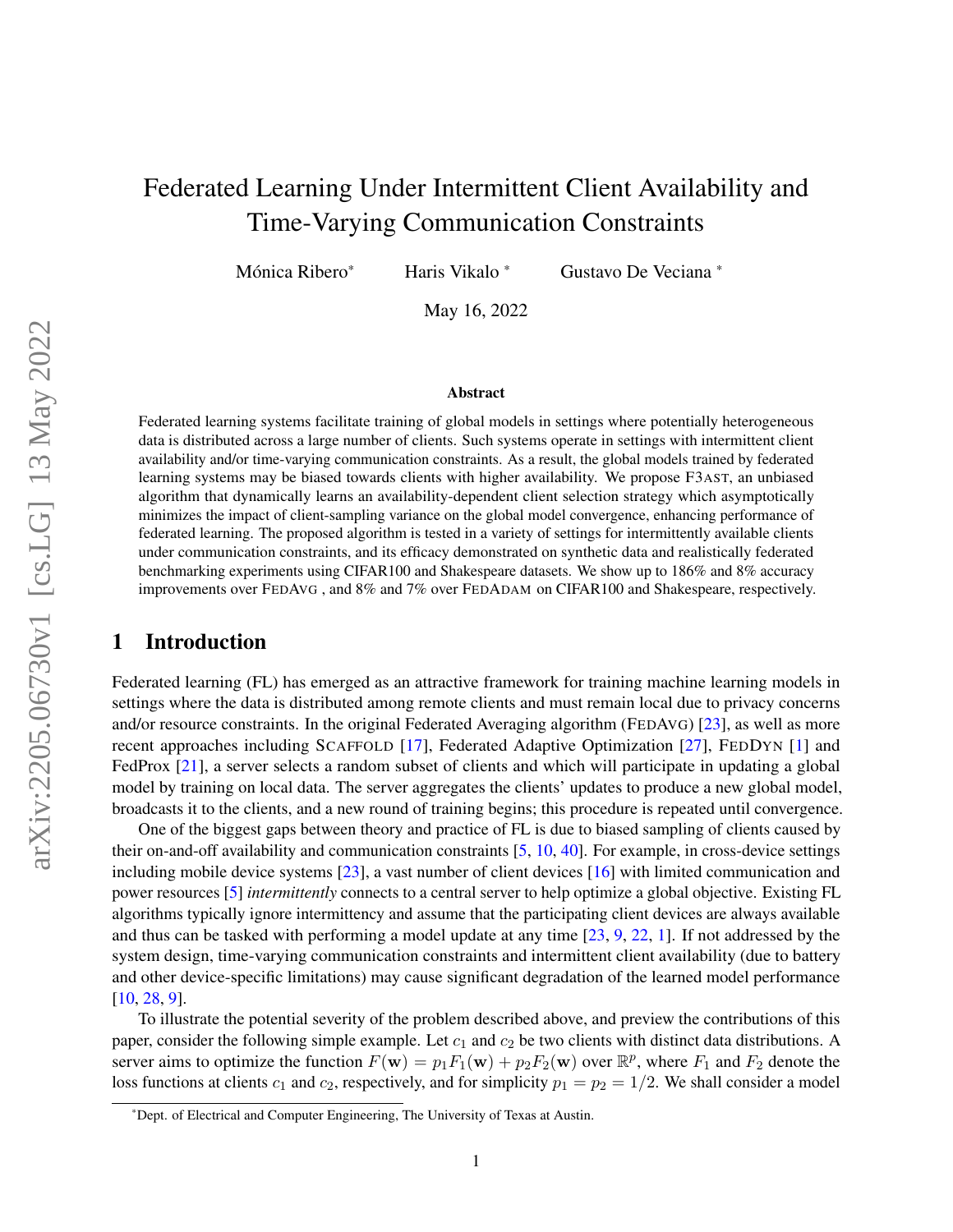|           | $A_2 = 1$      | $A_2 = 0$                                    | Marginal |
|-----------|----------------|----------------------------------------------|----------|
| $A_1 = 1$ | 0.3            | 0.075                                        | 0.375    |
| $A_1 = 0$ | 0.5            | 0.125                                        | 0.625    |
| Marginal  | 0.8            | 0.2                                          |          |
|           | r <sub>2</sub> | • Ideal rate<br>$(\frac{1}{2}, \frac{1}{2})$ |          |

<span id="page-1-1"></span><span id="page-1-0"></span>Table 1: Client availability model: The availability is independent across time and clients.

Figure 1: The region of achievable long-term participation rates under the client availability model in Table 1.

r a

 $r_1$ 

2

2

for the clients' intermittent availability characterized by the joint distributions given in Table [1,](#page-1-0) where  $A_i$  is a binary random variable indicating whether client  $c_i$  is available. In this model, clients' availabilities in a given round are independent, with  $P(A_1 = 1) = 0.375$  while  $P(A_2 = 1) = 0.8$ . Note the client availabilities are assumed to be independent across rounds. Suppose there is a communication constraint which restricts the server to sampling at most a single client each round. The server must thus choose a possibly client state dependent policy for selecting the clients in each round. Each such policy would achieve certain long-term client participation rates across the rounds, denoted  $\mathbf{r} = (r_1, r_2)$ . For example, under the model in Table 1, the set of achievable long-term participation rates across all possible policies is given by the region  $\mathcal{R}_1$  shown in Figure [1.](#page-1-1) Given the communication constraints, it is not possible to achieve the full client participation rates of  $r = (1, 1)$  because clients are not always available and we can only sample one client in each round. However,  $\mathbf{r}^a = (0.375, 0)$  is achievable by using the state-dependent deterministic policy which selects  $c_1$ whenever  $c_1$  is available and never selects  $c_2$ . Alternatively,  $\mathbf{r}^b = (0.375, 0.5)$  is also achievable by selecting  $c_1$  whenever  $c_1$  is available, and  $c_2$  when only  $c_2$  is available. A naive selection policy that samples from available clients with probability proportional to  $p_i = \frac{1}{2}$  $\frac{1}{2}$  in hope of achieving "ideal" participation rate  $(\frac{1}{2})$  $\frac{1}{2}, \frac{1}{2}$  $\frac{1}{2})$ [\[22\]](#page-13-5) would actually result in client  $c_1$  participating at a rate of

$$
r_1^c = P(A_1 = 1, A_2 = 0) + \frac{P(A_1 = A_2 = 1)}{2} = 0.225.
$$

Analogously, the long-term participation rate of client  $c_2$  under the same naive selection policy is  $r_2^c = 0.65$ .

As demonstrated in Section [3](#page-3-0) (Theorem [3.5\)](#page-7-0), improper choice of the long-term participation rate r injects bias and variance into the global model. Therefore, selecting an "appropriate" rate is of fundamental importance; yet, as illustrated above, intermittent client availability and communication constraints present several previously overlooked challenges: (i) determining the long-term participation rate  $\mathbf{r}^* \in \mathcal{R}$  which is best in terms of its impact on the convergence of federated learning, and (ii) design of a client selection policy that achieves rate r<sup>\*</sup>. These are particularly demanding because the (possibly correlated) clients' availability patterns are unknown and, therefore,  $R$  is unknown.

The main contribution of this paper: Learning to sample clients with intermittent client availability. In this paper we introduce F3AST, a federated learning algorithm that additionally learns and adapts to the *unknown* statistics of client availability and the variability in the FL system capacity (i.e., adapts to time-varying communication constraints). F3AST is shown to be asymptotically optimal (see Theorem [3.3\)](#page-6-0) as its long-term participation rate converges to the value minimizing a bound on the global model variance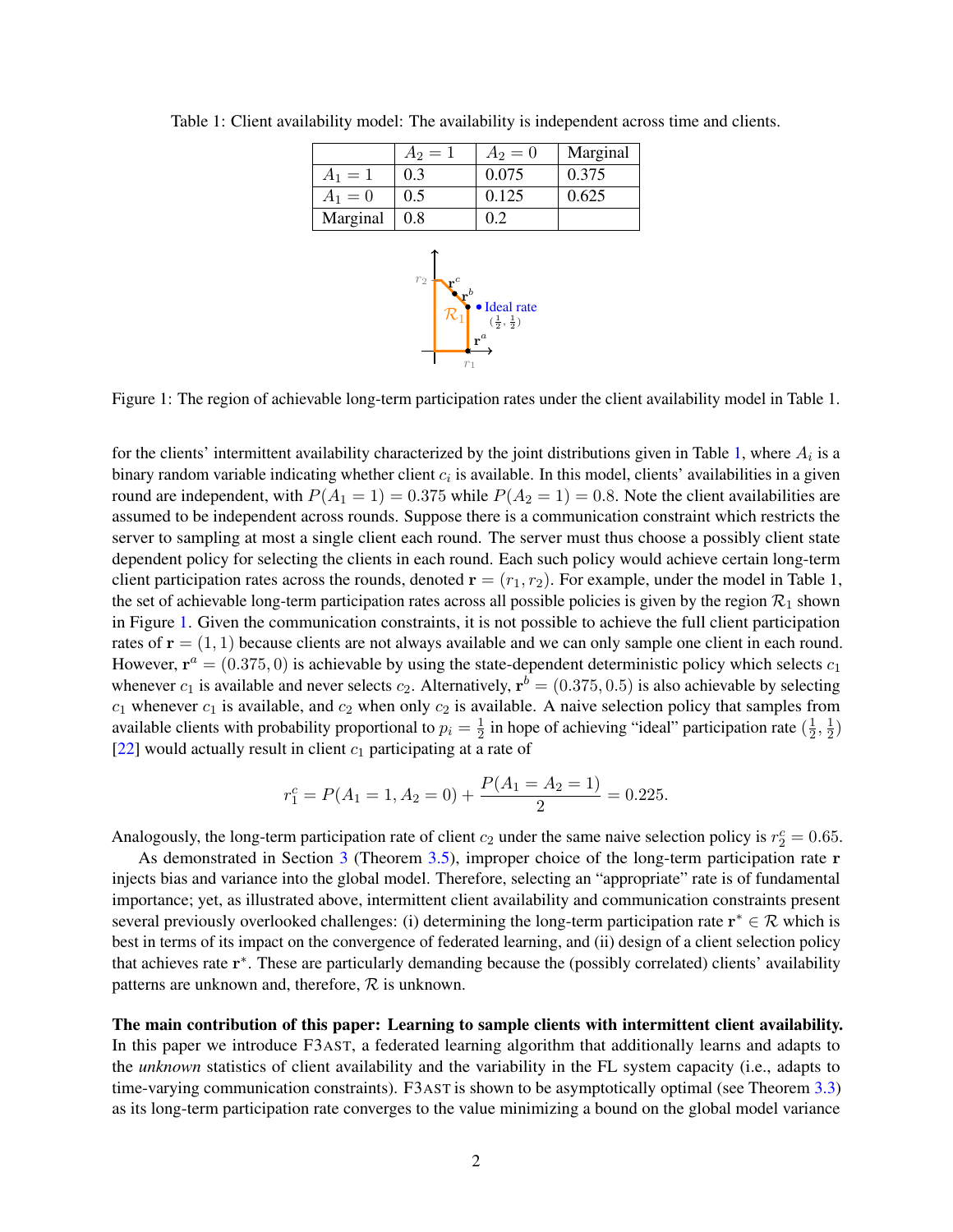over the space of achievable rates. Remarkably, F3AST accomplishes this *with no prior knowledge of the communication constraints or clients' availability models*. To our knowledge, this is the first work to *formally* address client intermittency and system capacity variability in federated learning, and the first work to propose a method to *learn how to select clients* while pursuing a shared (global) model within the federated learning framework.

Extensive experimentation on realistic tasks and data. F3AST is tested on three benchmark datasets: (i) Synthetic(1,1) [\[30\]](#page-13-7), a widely used heterogeneous synthetic dataset for softmax regression [\[21\]](#page-13-3); (ii) a realistically federated version of CIFAR100 [\[27\]](#page-13-2); and (iii) Shakespeare [\[23\]](#page-13-0). We demonstrate that in learning highly non-linear models F3AST exhibits more stable convergence and considerably higher accuracy than state-of-art algorithms. Moreover, F3AST's selection and aggregation method is readily combined with the existing optimization techniques designed to address system's constraints, allowing those methods to take advantage of F3AST's policies: experiments confirm that incorporating F3AST reduces bias of algorithms that do not compensate for client selection uncertainties, and demonstrate much more stable descent trajectories to the optimum even in highly time-varying environments.

# 2 Background and Related Work

### 2.1 Federated Learning

<span id="page-2-1"></span>Given a set  $U$  with N clients, each having  $n_k$  data samples, a federated learning system is concerned with solving

$$
\min_{\mathbf{w}\in\mathbb{R}^p} \mathbb{E}_{k\sim\mathcal{P}}[F_k(\mathbf{w})],\tag{1}
$$

where  $F_k(\mathbf{w}) = \mathbb{E}_{\xi \sim \mathcal{D}_k}[f_k(\mathbf{w}; \xi)]$  denotes the loss function of client k and P is the distribution over users. The generalized FEDAVG algorithm, FEDOPT [\[27\]](#page-13-2), interactively learns the global model by *randomly* selecting at time t a subset of clients  $S_t$  to locally optimize their objective function<sup>[1](#page-2-0)</sup> starting from the initial model  $\overline{\mathbf{w}}^t$ , and communicate their updates  $\mathbf{v}_k^{t+1}$  $\frac{t+1}{k}$  to the server. Then, the server *aggregates* the received updates  $(\mathbf{v}_k^{t+1}$  $(k+1)_{k \in S_t}$  to produce the global update  $\Delta^{t+1}$  and generate a new global model  $\overline{\mathbf{w}}^{t+1}$ . For the remainder of the paper we refer to the process of going from  $\overline{w}^t$  to  $\overline{w}^{t+1}$  as a (single) round of FL. The process is repeated with the aim of finding accurate global model. Heterogeneity due to generally non-i.i.d. and unbalanced data available to different clients emerges as one of the main challenges in federated learning, and thus the choice of a client sampling scheme heavily impacts convergence of the global model. Several authors have addressed this problem, proposing different optimizers [\[27\]](#page-13-2) and client sampling strategies [\[9,](#page-12-3) [22\]](#page-13-5), but all showed convergence (or near convergence) only under the strong assumption of being able to sample any client at any time. A technique that deals with heterogeneity by allowing each client to learn a personalized model was proposed in [\[32\]](#page-14-1).

Several approaches to addressing communication constraints in FL systems have recently been proposed in literature, including strategies aiming to reduce client communication rate via model compression [\[38,](#page-14-2) [19,](#page-13-8) [36,](#page-14-3) [18,](#page-13-9) [2,](#page-12-4) [13\]](#page-12-5). These are orthogonal to our work since we focus on settings where the clients are intermittently available.

Client availability. We assume that, at any time, the set of available clients is random and non-empty, and that the constraint on the number of clients selected to train and provide model updates to the server generally varies over time. Note that, in such scenarios, applying recent stateful optimization techniques such as SCAFFOLD [\[17\]](#page-13-1) and FEDDYN [\[1\]](#page-12-0) is challenging due to hardware constraints and high number of

<span id="page-2-0"></span><sup>&</sup>lt;sup>1</sup>E.g., the original FEDAVG algorithm coordinates  $E$  epochs over training data.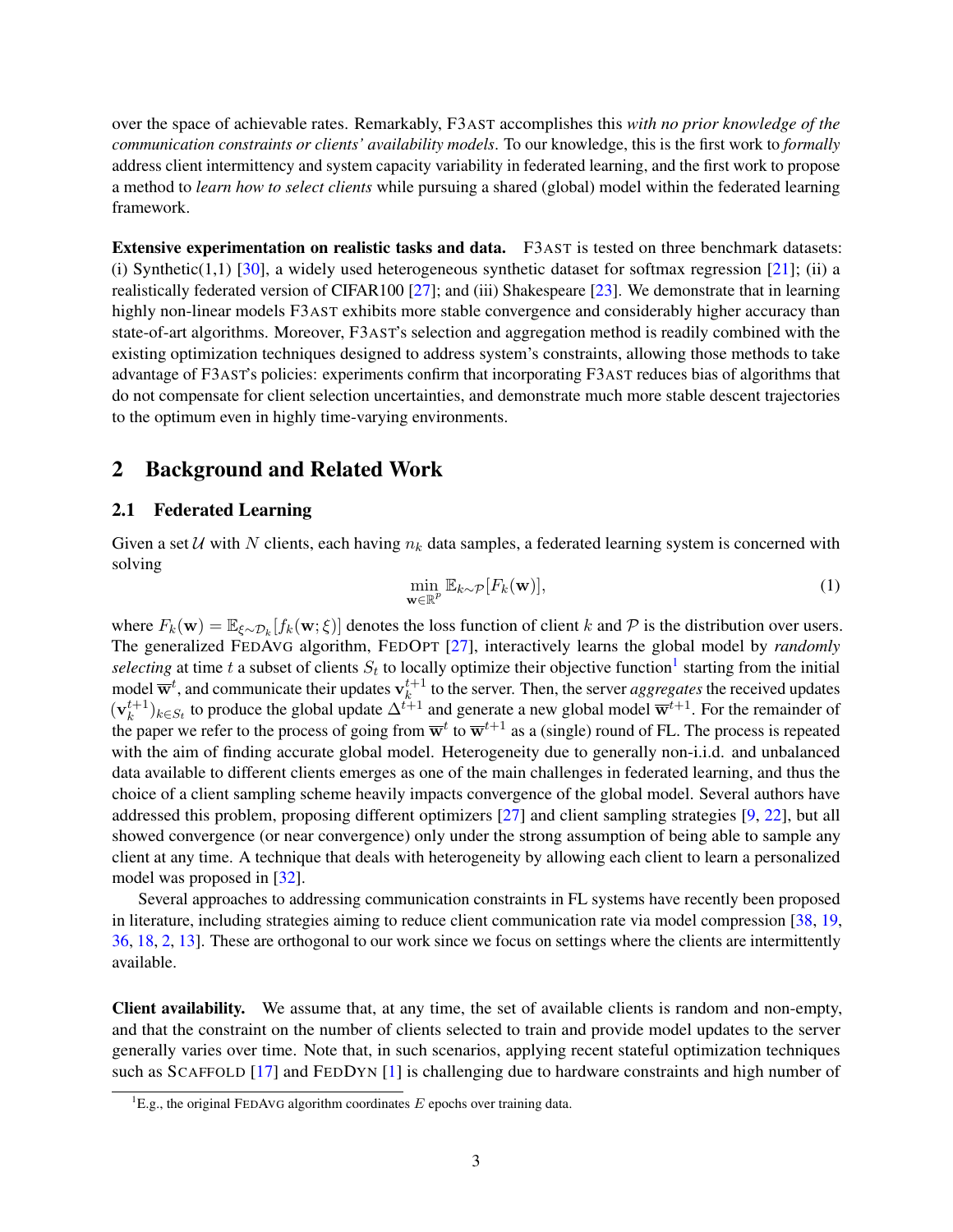participating devices [\[40\]](#page-14-0). Prior work has investigated client availability under restrictive conditions such as block-cyclic data characteristics [\[10,](#page-12-2) [9\]](#page-12-3), assumed i.i.d. availability across clients that act as stragglers [\[21\]](#page-13-3), or produced biased models [\[42\]](#page-14-4). However, availability is much more difficult to model in practice. Although certain patterns such as day/night are cyclic, there also exist various other non-cyclic client or cluster-specific patterns that affect some clients more than others, including access to a power source and the available communication bandwidth.

### 2.2 Client sampling and averaging

Since the number of clients in federated learning systems can be extremely large [\[11,](#page-12-6) [43\]](#page-14-5), only a relatively small subset of them is tasked with training in each round. Data heterogeneity and communication constraints have inspired several strategies for selecting clients from the available pool. Some of those techniques take into account the proportion of data at each client, which we denote by  $p_k$  [\[22\]](#page-13-5). Alternative strategies apply active learning ideas to client selection and select those that are more promising according to some metric, e.g., choose clients with the largest magnitude of the updates [\[14,](#page-12-7) [7,](#page-12-8) [31,](#page-13-10) [28,](#page-13-6) [29\]](#page-13-11) or those with the highest loss [\[9\]](#page-12-3).

Another line of related prior work has been focused on investigating model aggregation strategies. In [\[28\]](#page-13-6), the authors assume that stochastic optimization updates approximately follow a stationary stochastic process, and cast the model aggregation as an estimation problem. An alternative aggregation strategy is to form an unweighted average of the updates [\[9\]](#page-12-3); however, this leads to a biased model and large variance. Other approaches trade communication and memory for stable convergence [\[17\]](#page-13-1), or replace missing updates with the previous model  $[7, 31]$  $[7, 31]$  $[7, 31]$ . In the centralized setting, importance sampling has been used to optimally aggregate SGD updates [\[45\]](#page-14-6), [\[29\]](#page-13-11).

Previous works on client sampling in FL systems do not provide formal convergence guarantees for settings where the clients are intermittently available. Cho et al. [\[9\]](#page-12-3), Eichner et al. [\[10\]](#page-12-2) study effects of cyclically alternating client availability and propose a sampling strategy empirically shown to improve over random sampling; however, the resulting models may be biased and their performance under non-cyclic availability patterns is unclear.

Alternatively, asynchronous methods address client selection under system heterogeneity with a fixed selection policy determined by clients training speed: updates are incorporated individually as they arrive at the server [\[8\]](#page-12-9) or, when there are privacy concerns, they are aggregated in buffers [\[25\]](#page-13-12).

## <span id="page-3-0"></span>3 Methods

In this section we present and analyze a novel framework for selecting and aggregating intermittently available clients in federated learning systems that operate under time-varying communication constraints. In such settings, the contribution each client makes to the federated averaging process depends on how often the client is selected to provide an update – i.e., on the *long-term client participation rate*. We start by characterizing the set  $\mathcal R$  of achievable long-term client participation rates subject to communication and client availability constraints. Then, we introduce F3AST, an algorithm that dynamically learns clients' long-term participation rate and improves the convergence of federated learning by reducing the model bias and minimizing variance introduced by sampling intermittently available clients. The omitted proofs can be found in the appendix.

### 3.1 Preliminaries

Communication constraints and intermittent client availability. Consider a FL system in which a random subset of clients  $A_t$  is available/responsive at time t; here  $(A_1, A_2, ...) = (A_t)_t$  form a discretetime stochastic process with a finite state space  $A = 2^U$ , i.e., the collection of all possible subsets of the set of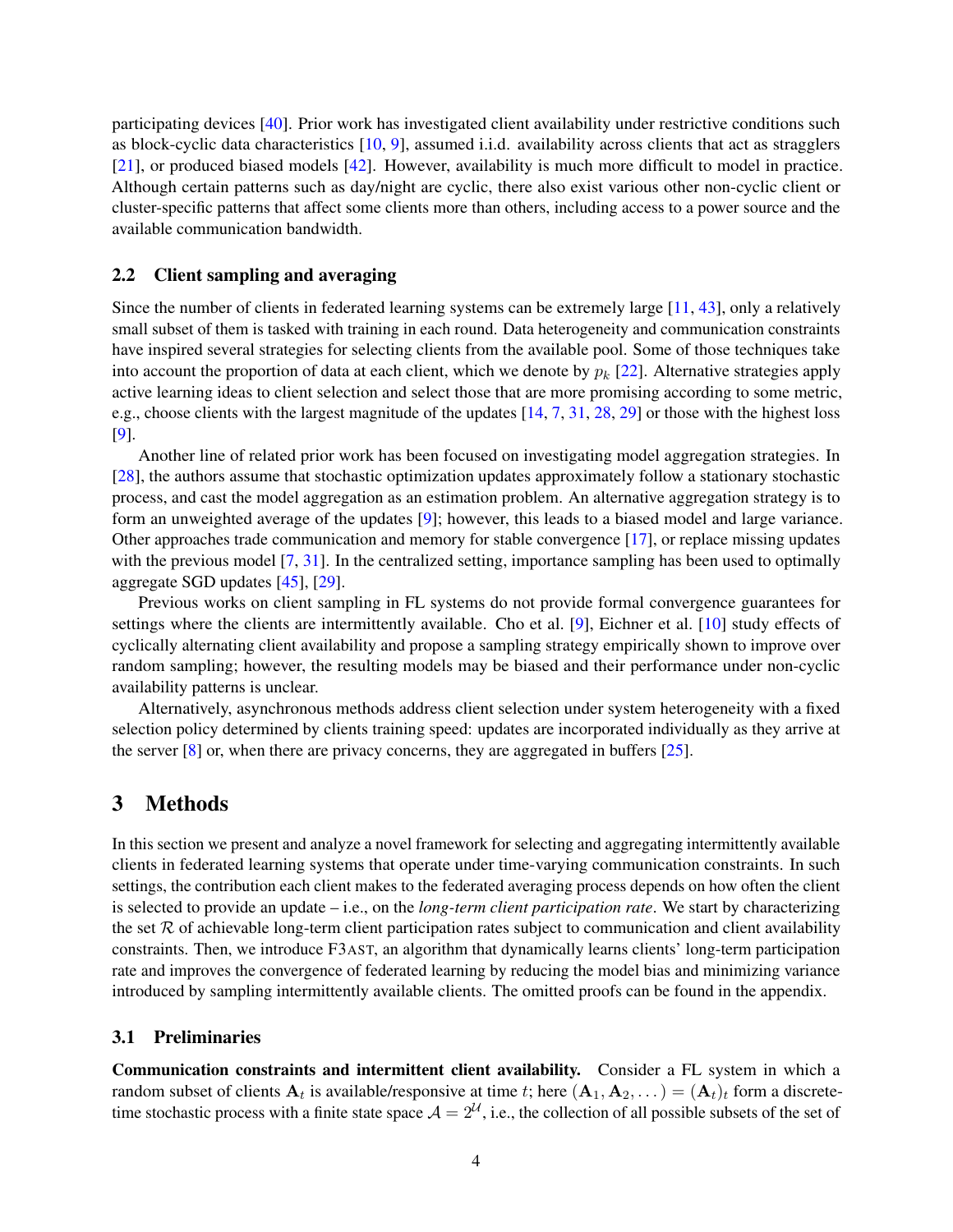users  $U$ . Communication constraints restrict the possible subsets of clients that can be chosen to participate during a training round; we let  $C_t$  denote the (random) collection of the available clients sets that meet communication constraints at time t and denote its state space by C; given  $A_t = A$ , a realization  $C_t = C$ corresponds to a collection of subsets of A, i.e.,  $C \subseteq 2^A$ . For convenience, in the remainder of the paper we refer to  $C_t$  as the system *configuration*.

To illustrate the use of the introduced notation, consider the communication-constrained setting where the number of clients allowed to participate in training round  $t$  is no more than (possibly random)  $K_t$ . Given a realization of the set of clients available at time t,  $A_t = A$ , and the aforementioned communications constraint  $K_t = k \in \mathbb{N}$ , the collection of feasible client sample sets S that the server may choose to include in the training round is

$$
C = \{ S \subset A : |S| \le k \}.
$$

If the communication constraints are not time-varying, i.e., if  $K_t = k$  almost surely for all t, we are back in the traditional FEDAVG cross-device setting.

<span id="page-4-0"></span>**Assumption 1.** The sequence of random collections of feasible client sampling sets  $(C_t)_t$  forms a discretetime irreducible Markov chain with a finite state space  $C \subseteq 2^{\mathcal{U}}$  and a stationary distribution  $\pi = (\pi(C), C \in$  $\mathcal{C}$ ).

Assumption [1](#page-4-0) significantly relaxes assumptions typically made when analyzing convergence of stateof-the-art FL algorithms, e.g., the much stronger assumptions of all users having unlimited availability [\[23,](#page-13-0) [26,](#page-13-13) [24,](#page-13-14) [21,](#page-13-3) [1,](#page-12-0) [17\]](#page-13-1) or a deterministic block-cyclic availability [\[10\]](#page-12-2). Assumption [1](#page-4-0) captures various realistic settings including that of home devices available with a given probability - not necessarily uniform across clients - throughout the day. Our experimental results showcase that in several realistic settings which meet Assumption [1,](#page-4-0) our method provides significant performance improvements while other techniques fail to adapt to unknown availability models.

Static configuration-dependent client sampling policies. Communication constraints and intermittent client availability restrict the space of admissible long-term client participation rates. Indeed, it is unrealistic to expect being able to sample an arbitrary collection of  $k$  clients at time  $t$  with pre-specified probabilities  $\mathcal{P} = (p_i : i = 1 \dots N)$  since some of those k clients may be unavailable, and/or time horizon is not long enough to achieve certain rate (see examples in Section [1\)](#page-0-0). To characterize *achievable* long-term participation rates we introduce the following concepts.

Recall that for a given configuration of communication constraints and client availabilities there exists an associated collection of feasible client sample sets  $C$  that a sampling policy can choose from. We define a *static configuration-dependent client sampling policy* as follows.

**Definition 3.1.** For each C, let  $f_{C,S} \ge 0$  denote the probability of selecting the subset of clients  $S \in C$ , where  $\sum_{S \in C} f_{C,S} = 1$ . If we denote  $f_C = (f_{C,S}, S \in C)$ , then  $f := (f_C, C \in C)$  specifies a static configurationdependent sampling policy selecting clients over different communication/availability configurations.

Let  $F$  denote the set of possible static configuration-dependent client sampling policies. Under the above model, the long-term client participation rate can be expressed as

<span id="page-4-1"></span>
$$
\mathbf{r}^f = \sum_{C \in \mathcal{C}} \pi(C) \sum_{S \in C} f_{C,S} \mathbb{1}_S,\tag{2}
$$

where  $\mathbb{1}_S$  is an N-dimensional binary indicator vector whose  $i^{th}$  entry is 1 if the  $i^{th}$  client is in S, and is 0 otherwise. One can interpret the  $i^{th}$  component of vector  $\mathbf{r}^f$  as the fraction of time the  $i^{th}$  client is selected by the server.

<span id="page-4-2"></span>Finally, we define the long-term client participation rate region as the set of all possible long-term participation rate vectors  $\mathbf{r}^{f}$ , i.e.,  $\mathcal{R} := {\mathbf{r}^{f}} | f \in \mathcal{F}$ .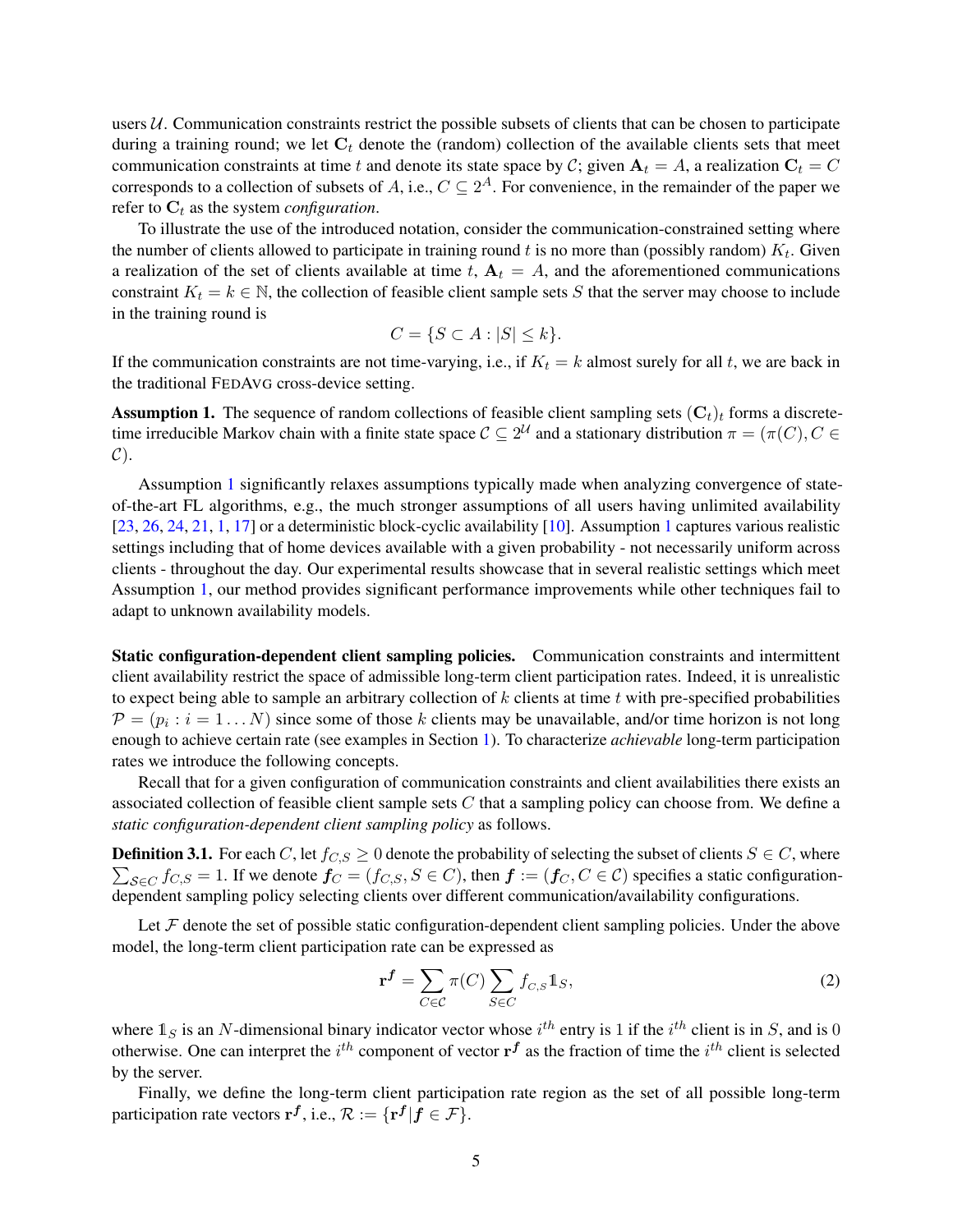**Lemma 3.2.** The long-term client participation rate region  $\mathcal{R} = \{ \mathbf{r}^f | f \in \mathcal{F} \}$  is a subset of the simplex in *the* N*-dimensional Euclidean space, and a closed convex set.*

*Proof.* The lemma follows from the fact that  $R$  is a linear image of all possible  $f$ , a closed bounded convex set.  $\Box$ 

### 3.2 F3AST: Minimizing the sampling variance

Here we formally introduce an algorithm that learns a client selection policy which ensures that the resulting long-term client participation rate converges to a value minimizing

$$
H(\mathbf{r}) := \begin{cases} \sum_{k=1}^{N} \frac{p_k}{r_k} & \text{client availability is} \\ \sum_{k=1}^{N} \frac{p_k^2}{r_k} & \text{otherwise.} \end{cases}
$$
 (3)

It is readily shown that  $H(r)$  bounds the variance induced in the global model by the selection policy with rate r. For the ease of exposition we postpone that discussion to Section [3.2.2](#page-7-1) in favor of first presenting our proposed algorithm.

F3AST (Federated Averaging Aided by an Adaptive Sampling Technique), is presented as Algorithm [1.](#page-6-1) Formally, F3AST aims to find a configuration-dependent client sampling strategy  $f_{F3AST}$  such that its longterm client participation rate  $r_{F3AST}$  approximates the optimal achievable strategy  $r^* \in \text{argmin}_{r \in \mathcal{R}} H(r)$ . To accomplish this, F3AST first initializes  $\mathbf{r}(0)$  arbitrarily (line 2). At each round t, with  $\mathbf{C}_t = C_t$ , selecting set  $S \in C_t$  implies a contribution to the participation rate of 1 for every client  $k \in S$ . Whether or not selecting set S brings  $r(t)$  closer to  $r^*$  can be computed by estimating the marginal utility of S using the gradient of  $H(\mathbf{r})$ . Thus, we select  $S_t$  (line 5) as

<span id="page-5-0"></span>
$$
S_t \in \arg\max_{S \in C_t} -\nabla H(\mathbf{r}(t)) \cdot \mathbb{1}_S. \tag{4}
$$

In general, [\(4\)](#page-5-0) is a combinatorial optimization problem; in the federated learning systems with a time-varying bound on the number of clients  $K_t$  that can be selected ( $K_t \ge 0$ ), [\(4\)](#page-5-0) reduces to the discrete optimization problem of greedily selecting K<sub>t</sub> available clients with the largest entries of  $-\nabla H(\mathbf{r}(t))$ . Optimality of the greedy approach follows because the objective is an additive set function.

<span id="page-5-1"></span>

Figure 2: Test per-sample accuracy (averaged over three runs) for different client sampling and aggregation schemes under *HomeDevice* availability model. We observe that F3AST consistently outperforms FEDAVG and POC . Further, F3AST stabilizes while FEDAVG and POC are unable to adapt to the time-varying environment.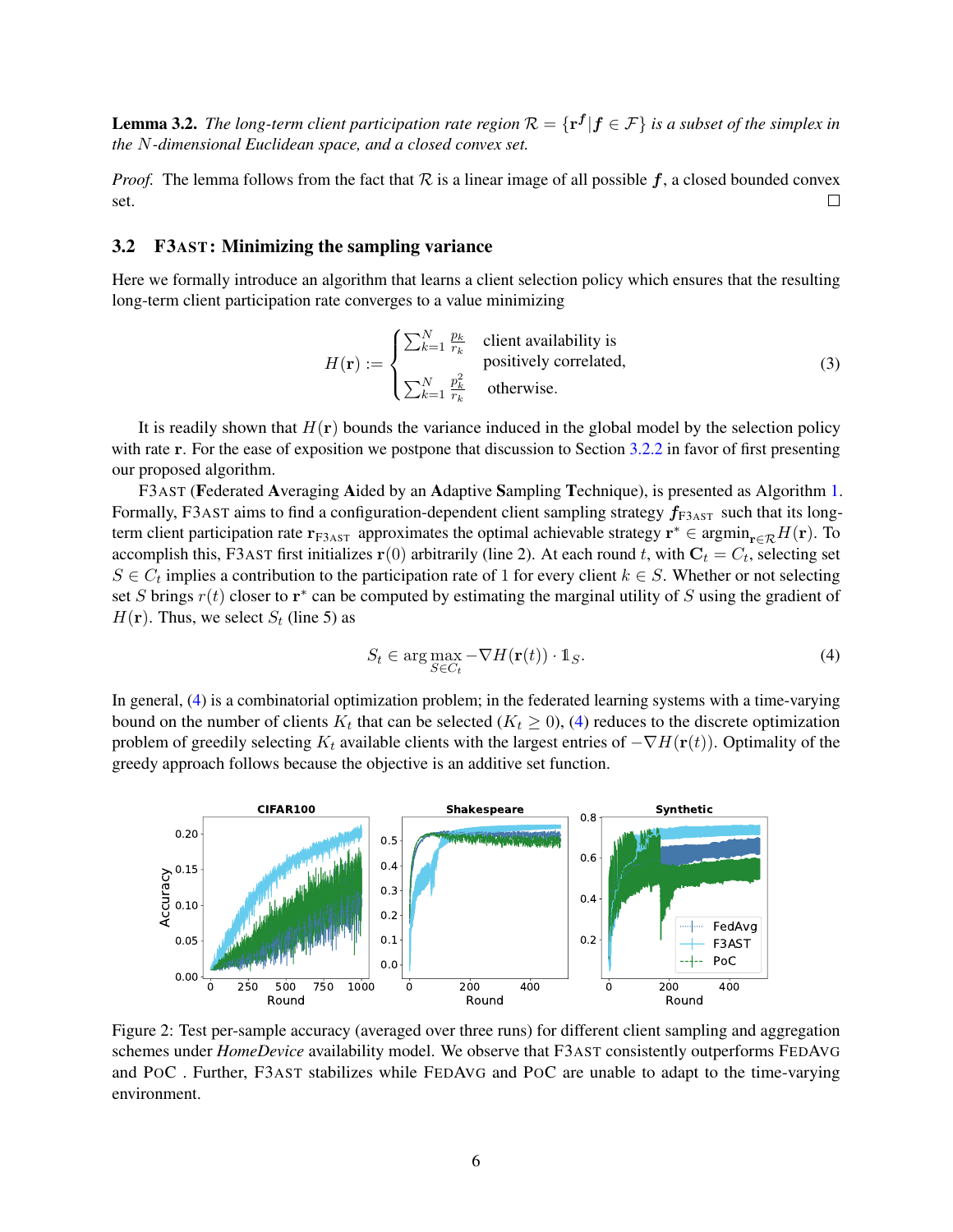Next, the rate is updated to reflect the selection made in the latest iteration of the sampling scheme. This is done by forming an exponentially smoothed average of the past sampling rates (line 6),

<span id="page-6-2"></span>
$$
\mathbf{r}(t+1) = (1 - \beta)\mathbf{r}(t) + \beta \mathbb{1}_S,\tag{5}
$$

where  $\beta > 0$  is a fixed small parameter. After having selected clients  $S_t$ , the server broadcasts the current model and the selected clients perform local updates. Finally, the server uses  $r(t)$  to produce an unbiased global model  $\overline{\mathbf{w}}^{t+1}$  with estimator  $\Delta^{t+1}$  (lines 9-10).

## <span id="page-6-1"></span>Algorithm 1 F3AST : Federated Averaging Aided by an Adaptive Sampling Technique

**Input:** Server parameters: learning rate schedule  $\{\eta_t\}_{t=1}^T$ , the number of global rounds T, the number of clients per round  $K_t$ , the number of client local updates  $E$ 

```
Output: Global model \overline{w}_T
```

```
1: initialize \overline{\mathbf{w}}_0 \in \mathbb{R}^p arbitrarily, initialize \mathbf{r}(0) arbitrarily
```

```
2: for t = 1 \rightarrow T do
```

```
3: C_t \leftarrow feasible client sets at time t
```

```
4: S_t \in \operatorname{argmin}_{S \in C_t} \nabla H(\mathbf{r}_t) \mathbb{1}_S
```

```
5: \mathbf{r}(t) = (1 - \beta)\mathbf{r}(t - 1) + \beta \mathbf{1}_S
```

```
6: for Clients k \in S_t, in parallel do
```

```
7: \mathbf{v}_k^{t+1} \leftarrow \text{CLIENTOPT}(\overline{\mathbf{w}}^t, E \text{ steps}, \eta_t)
```

```
8: end for
```

```
9: \Delta^{t+1} \leftarrow \sum_{k \in S_t} \frac{p_k}{r_k(t)}\frac{p_k}{r_k(t)}\mathbf{v}_k^{t+1}k
```

```
10: \overline{\mathbf{w}}^{t+1} \leftarrow \text{SERVEROPT}(\overline{\mathbf{w}}^t, \Delta^{t+1})
```

```
11: end for
```
Beyond FEDAVG . F3AST modifies two crucial steps in FEDAVG : client sampling and model updates aggregation. This makes it suitable to work in combination with other FL algorithms like SCAFFOLD [\[17\]](#page-13-1), AFL [\[24\]](#page-13-14), FEDPROX [\[21\]](#page-13-3), FEDDYN [\[1\]](#page-12-0), and more generally FEDOPT [\[27\]](#page-13-2). These methods' theoretical guarantees are provided under the "all clients are available" assumption, implying that they assume an unrealistic fixed sampling policy which introduces bias to the model. Our proof extends to those settings by modifying accordingly sampling and aggregation to the asymptotically learned r as long as the  $\ell_2$ -norms of clients' model updates are uniformly bounded – an assumption already made by the above methods.

### 3.2.1 Asymptotic optimality

Below we show that as  $\beta \downarrow 0$ , the selection policy rate converges to the value that optimizes  $H(\mathbf{r})$  and, therefore, reduces the model variance. To this end, consider the discrete time Markov process  $S^{\beta}(t)$  =  $(\mathbf{r}^{\beta}(t), \mathbf{C}_t)$  indexed by the value of  $\beta$  defined in Eq. [\(5\)](#page-6-2), with  $\beta \downarrow 0$  along sequence  $\mathcal{B} = {\beta_j}_{j \in \mathbb{N}}$ .  $S^{\beta}(0)$  and the probability law of  $C_t$  describing the availability model are fixed for all  $\beta \in \mathcal{B}$ . The speed of convergence is discussed in the appendix.

<span id="page-6-0"></span>**Theorem 3.3.** Let  $\mathbf{r}^{\beta}(t)$  be the rate determined by Algorithm [1.](#page-6-1) Let  $V \subset \mathbb{R}^N_+$  be a bounded set,  $\epsilon > 0$ , and *let*  $\mathbf{r}^*$  denote the minimizer of the variance function  $H(\mathbf{r})$  over R. Then for  $T > 0$ , depending on  $\epsilon$  and V,

$$
\lim_{\beta \downarrow 0} \quad \sup_{\mathbf{r}^{\beta}(0) \in V, t > T/\beta} P[\|\mathbf{r}^{\beta}(t) - \mathbf{r}^*\| > \epsilon] = 0.
$$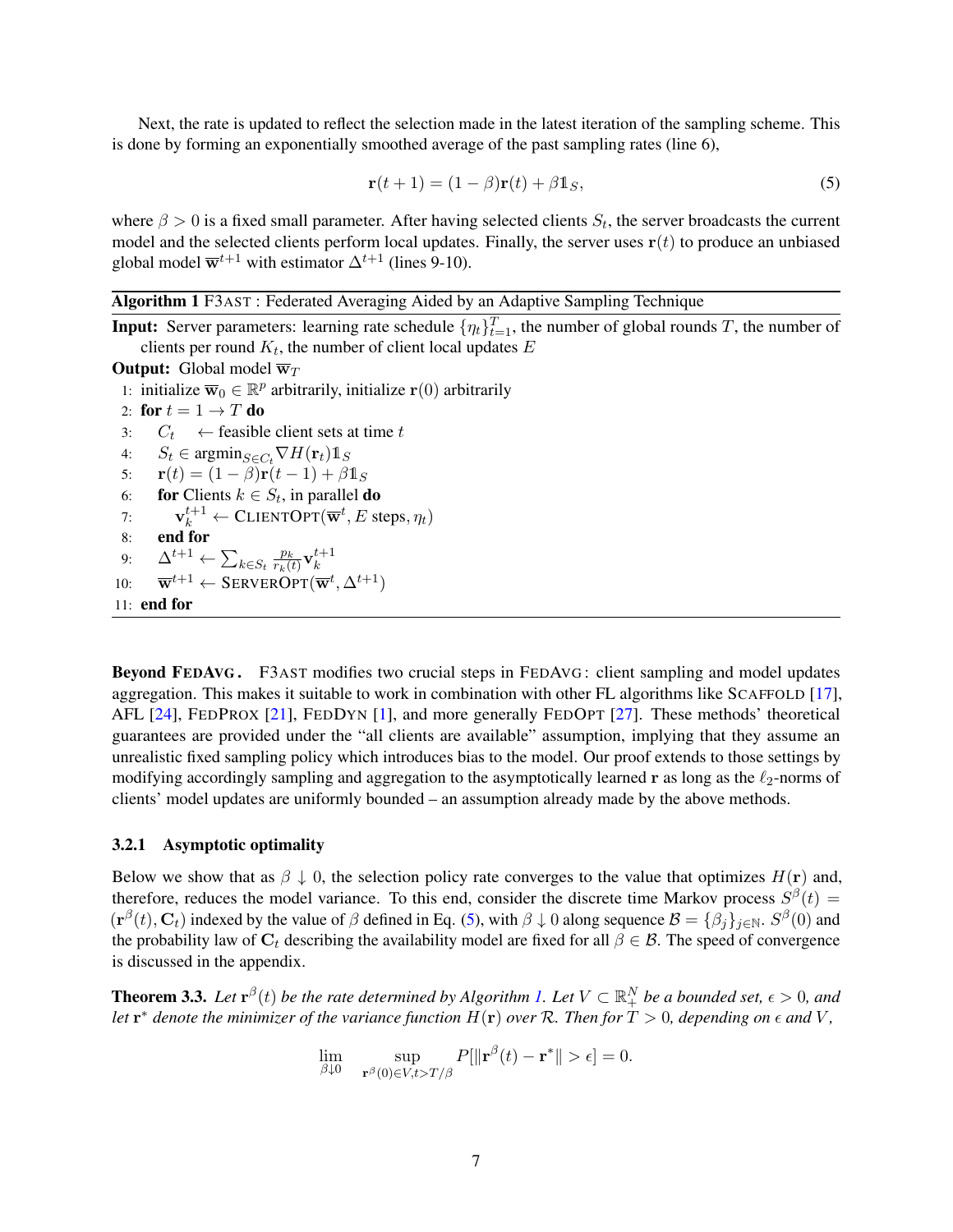#### <span id="page-7-1"></span>3.2.2 Bounding the global model variance

We start by analyzing a fixed arbitrary stochastic policy  $f<sup>r</sup>$  achieving rate r and use the result to demonstrate that  $H(\mathbf{r})$  reflects the model variance induced by  $f^{\mathbf{r}}$  (for more details, please see appendix). Let us introduce several assumptions regarding clients' loss functions  $F_k(\mathbf{w}) = \mathbb{E}_{\xi \sim \mathcal{D}_k}[f_k(\mathbf{w}; \xi)], 1 \leq k \leq N$ ; these assumptions are commonly encountered in the federated learning literature [\[22,](#page-13-5) [9\]](#page-12-3).

<span id="page-7-2"></span>**Assumption 2.** [Smoothness and strong convexity]  $F_1, ..., F_N$  are L–smooth and  $\mu$ –strongly convex functions, meaning that for all v and w,  $F_k(\mathbf{v}) \le F_k(\mathbf{w}) + \nabla F_k(\mathbf{w})^T(\mathbf{v} - \mathbf{w}) + \frac{L}{2} ||\mathbf{v} - \mathbf{w}||_2^2$  and  $F_k(\mathbf{v}) \ge$  $F_k(\mathbf{w}) + \nabla F_k(\mathbf{w})^T(\mathbf{v} - \mathbf{w}) + \frac{\mu}{2} ||\mathbf{v} - \mathbf{w}||_2^2$ , respectively.

<span id="page-7-3"></span>**Assumption 3.** [Bounded variance] Let  $\xi$  be a data point that client k samples from distribution  $\mathcal{D}_k$ . Then  $\mathbb{E}_{\xi \sim \mathcal{D}_k} [\|\nabla f_k(\mathbf{w}, \xi) - \nabla F_k(\mathbf{w})\|_2^2] \leq \sigma_k^2, k = 1, ..., N$ 

<span id="page-7-4"></span>**Assumption 4.** [Bounded stochastic gradients] The expected norm of the stochastic gradients of  $f_k$  is uniformly bounded, i.e.,  $\mathbb{E}_{\xi \sim \mathcal{D}_k} [\|\nabla f_k(\mathbf{w}, \xi)\|_2^2] \leq G^2$ ,  $k = 1, ..., N$ .

Assumption [2](#page-7-2) holds in a number of scenarios of interest, including  $\ell_2$ -regularized linear and logistic regression, and classification with softmax function. Assumptions [3](#page-7-3) and [4](#page-7-4) are common in state-of-the-art distributed learning literature [\[44,](#page-14-7) [33,](#page-14-8) [34,](#page-14-9) [37\]](#page-14-10). Note that while we rely on the above assumptions when analyzing the performance, experimental results demonstrate that our sampling techniques work very well in more general settings involving highly non-linear models such as convolutional and recurrent neural networks trained on realistic datasets.

The following lemma introduces and analyzes  $\sigma_t^2(f^{\{r\}})$ , the client sampling variance under sampling policy  $f^{\rm r}$ .

<span id="page-7-5"></span>**Lemma 3.4.** *Suppose Assumptions* [1](#page-4-0)[-4](#page-7-4) *hold.* Let  $\mathbf{r} \in \mathcal{R}$  *be an achievable long-term client participation rate under the system configuration determined by distribution* π*, and* f <sup>r</sup> *denote a static configuration-dependent selection policy achieving* **r**. Define the client sampling variance  $\sigma_t^2(\mathbf{f}^{\mathbf{r}}) := \frac{1}{\eta_t^2} \mathbb{E}_{S_t} [\|\Delta^t - \overline{\mathbf{v}}^t\|^2]$  where  $\overline{\mathbf{v}}^t = \sum_{k=1}^N p_k \mathbf{v}_t^k$  is the update at time  $t$  with full client participation. Then

$$
\sigma_t^2(\mathbf{f}^{\mathbf{r}}) \le 4E^2 G^2 (\sum_{k=1}^N \frac{p_k}{r_k} - 1).
$$
 (6)

Furthermore, if client availabilities are uncorrelated or negatively correlated, then there exists a policy  $f^r$ *such that*

<span id="page-7-6"></span>
$$
\sigma_t^2(\mathbf{f}^{\mathbf{r}}) \le 4E^2 G^2 \left( \sum_{k=1}^N \frac{p_k^2}{r_k} + \sum_{k=1}^N p_k^2 \right). \tag{7}
$$

<span id="page-7-0"></span>Theorem 3.5. *Instate the settings of Lemma [3.4.](#page-7-5) Let* w<sup>∗</sup> *denote the solution to the optimization problem [\(1\)](#page-2-1), and*  $L, \mu = O(1)$ *. Define*  $\gamma = \max\{8\frac{L}{\mu}\}$  $\frac{L}{\mu}, E$ }, and assume learning rate  $\eta_t = \frac{2}{\mu(\gamma - 1)}$  $\frac{2}{\mu(\gamma+t)}$ . Then by setting CLIENTOPT to SGD and SERVEROPT $(\overline{w}^t, \Delta^{t+1}) = \overline{w}^t + \Delta^{t+1}$ , the model  $\overline{w}^T$  produced with policy  $f^r$ *after* T *steps satisfies*

$$
\mathbb{E}[F(\overline{\mathbf{w}}^T)] - F^* = O\left(\frac{1}{TE + \gamma} \left(\|\mathbf{w}_1 - \mathbf{w}^*\|^2 + \sum_{k=1}^N p_k^2 \sigma_k^2 + 6\Gamma + 8(E - 1)^2 G^2 + \sigma_T^2(\mathbf{f}^r)\right)\right),\tag{8}
$$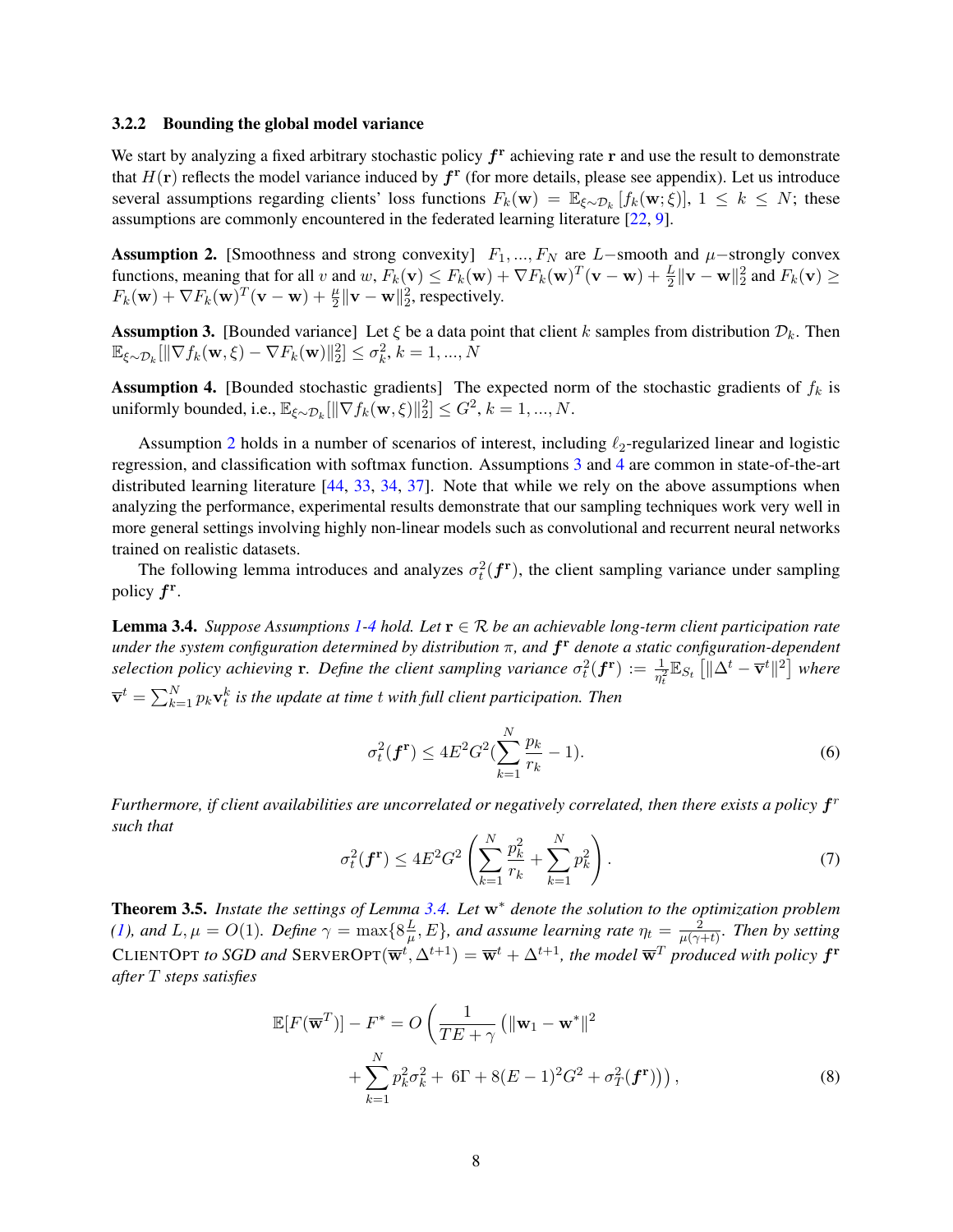where  $\Gamma = F^* - \sum_{k=1}^N p_k F_k^*$  denotes the local-global objective gap<sup>[2](#page-8-0)</sup>,  $F^*$  and  $F_k^*$  are the minimum values of F and  $F_k$ , respectively, and  $\sigma_T(\mathbf{r})$  (Lemma [3.4\)](#page-7-5) captures the variance induced by client sampling.

*Remark* 3.6*.* Proof of Theorem [3.5](#page-7-0) follows the line of argument similar to that in the analysis of FL algorithms convergence [\[33,](#page-14-8) [22,](#page-13-5) [27\]](#page-13-2). The first term in the parenthesis in eq. [\(8\)](#page-7-6) captures the effect of initialization, while the second term reflects the variance of stochastic gradients. The remaining terms are tied to the inherent challenges of data heterogeneity in FL.

In summary, our presented technical contributions include: (i) developing an arbitrary selection policy with feasible long-term client participation rate r (meanwhile, the result of Li et al. [\[22\]](#page-13-5) applies only to two specific - potentially unfeasible in real settings - sampling schemes); (ii) showing the global update is unbiased under this selection policy and aggregation step; and (iii) computing the incurred variance captured by the last term  $\sigma_T^2(\mathbf{r})$  and bounded in Lemma [3.4.](#page-7-5)

From static to dynamic policies. Aiming to circumvent the requirement for having access to (generally unavailable) system configuration information that applies to static selection policies, we proceed by combining expressions (6) and (7) (ignoring constant terms) to define

$$
H(\mathbf{r}) := \begin{cases} \sum_{k=1}^{N} \frac{p_k}{r_k} & \text{client availability is} \\ \sum_{k=1}^{N} \frac{p_k^2}{r_k} & \text{otherwise.} \end{cases}
$$

Clearly, minimizing  $H(r)$  over r reduces the upper bound on the model variance stated in Lemma [3.4.](#page-7-5) It follows from Equation [\(2\)](#page-4-1) that  $r_k \leq 1$ , and thus it can readily be shown that  $r_k = 1$  for all k minimizes  $H(\mathbf{r})$  over [0, 1]<sup>N</sup>. However, it is possible that for a given configuration of the system this long-term client participation rate is not achievable, i.e.,  $1 \notin \mathcal{R}$  (the set of feasible r's defined in Lemma [3.2\)](#page-4-2). Recalling the example in Section [1,](#page-0-0) minimization of  $H(\mathbf{r})$  over  $\mathcal R$  is also difficult because it requires knowledge of the achievable long-term client participation rate region  $\mathcal{R}$ , determined by the distribution  $\pi$  defined in Assumption [1.](#page-4-0) Finally, even if  $R$  is known, the resulting policy  $f^r$  will likely be client and set dependent, thus rendering the problem challenging due to an exponential number of variables and unknown parameters. These are precisely the obstacles that F3AST overcomes by learning a selection policy which is asymptotically optimal in terms of minimizing  $H(r)$ , and guaranteeing convergence to a long-term participation rate minimizing  $H(\mathbf{r})$  over  $\mathcal{R}$ .

### <span id="page-8-3"></span>4 Experiments

### <span id="page-8-2"></span>4.1 Datasets and models

We test our model on three well-known federated datasets. First, a synthetic heterogenous dataset Synthetic(1,1) for softmax regression, introduced in  $[30]$  and widely used in the FL community  $[9, 21, 22]$  $[9, 21, 22]$  $[9, 21, 22]$  $[9, 21, 22]$  $[9, 21, 22]$ . Second, a recurrent neural network with 1M parameters for the next character prediction task on the Shakespeare dataset [\[23\]](#page-13-0), a language modelling dataset with 725 clients, each one a different speaking role in each play from the collective works of William Shakespeare. Third, CIFAR100 with the partition introduced in [\[27\]](#page-13-2), utilizing Latent Dirichlet Allocation in order to generate a realistic heterogenous distribution. We train ResNet-18, replacing batch with group normalization, a modification that has shown improvements in federated settings  $[15]$ . Our code is available on Github<sup>[3](#page-8-1)</sup>

<span id="page-8-0"></span><sup>&</sup>lt;sup>2</sup>Local-global objective gap quantifies data heterogeneity: for i.i.d. data,  $\Gamma \to 0$  as the number of samples grows, while a large  $\Gamma$ indicates a high degree of heterogeneity [\[22,](#page-13-5) [9\]](#page-12-3).

<span id="page-8-1"></span><sup>3</sup><https://github.com/mriberodiaz/f3ast>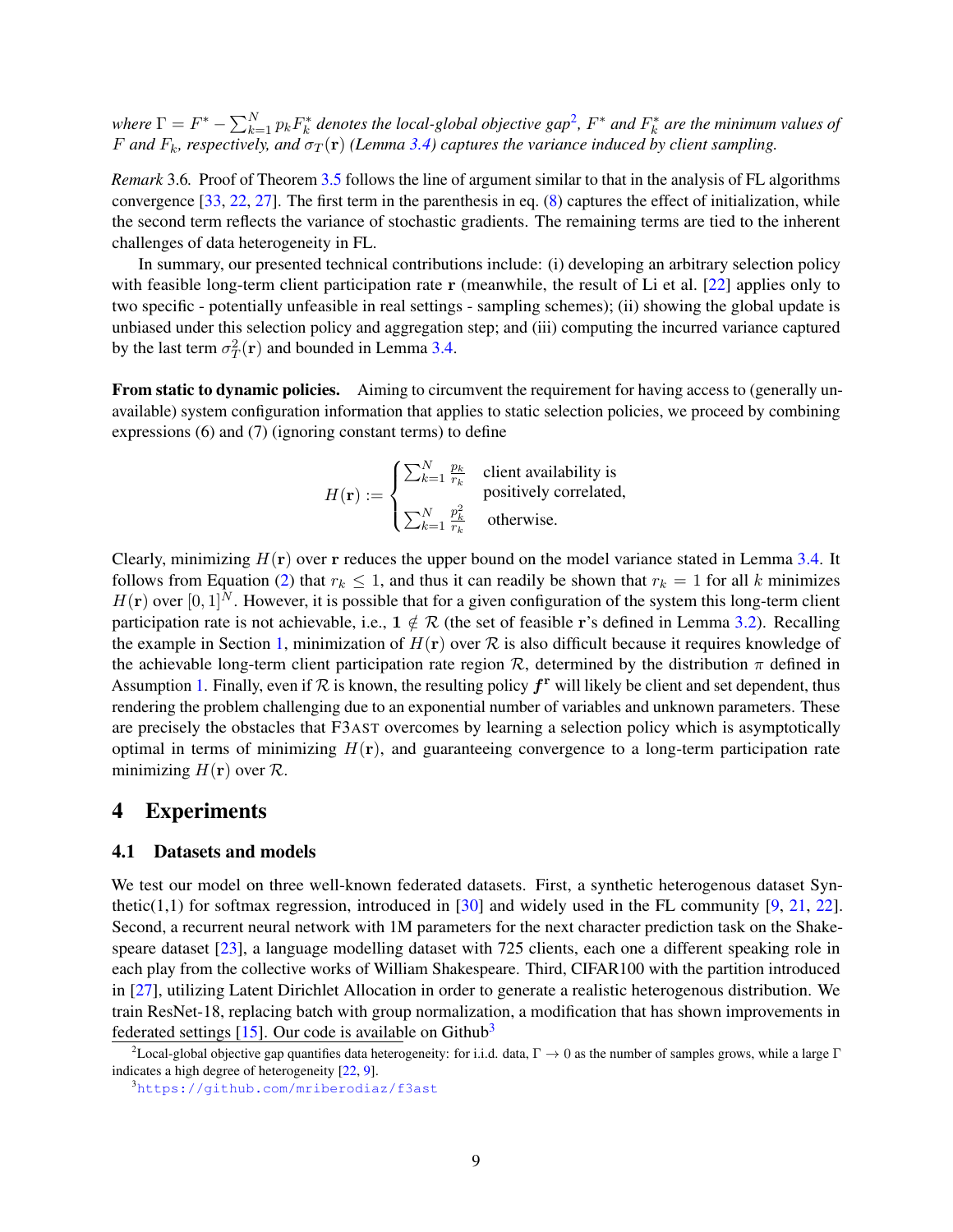<span id="page-9-0"></span>Table 2: Test sample accuracy of all methods, and relative improvements of F3AST over FEDAVG and F3AST + Adam over FEDADAM, for different availability models (columns) on CIFAR100 (1000 rounds) and Shakespeare (500 rounds).

|             |                  |                 |                 | Availability models |                 |                    |
|-------------|------------------|-----------------|-----------------|---------------------|-----------------|--------------------|
|             |                  | Always          | Scarce          | HomeDevice          | Uneven          | <b>SmartPhones</b> |
|             | <b>FEDAVG</b>    | 0.141           | 0.096           | 0.111               | 0.072           | 0.142              |
|             | F3AST            | $0.198 (+40\%)$ | $0.201 (+109%)$ | $0.208 (+87%)$      | $0.206 (+186%)$ | $0.201 (+42%)$     |
| CIFAR100    | <b>FEDADAM</b>   | 0.262           | 0.288           | 0.302               | 0.282           | 0.298              |
|             | $F3AST + Adam$   | $0.271 (+3%)$   | $0.308 (+7%)$   | $0.324 (+7%)$       | $0.281(0\%)$    | $0.320 (+7%)$      |
|             | P <sub>O</sub> C | 0.101           | 0.115           | 0.139               | 0.111           | 0.069              |
|             | <b>FEDAVG</b>    | 0.54            | 0.549           | 0.522               | 0.540           | 0.538              |
|             | F3AST            | $0.569 (+5%)$   | $0.555 (+1\%)$  | $0.568 (+9%)$       | $0.556 (+3%)$   | $0.570 (+6%)$      |
| Shakespeare | <b>FEDADAM</b>   | 0.536           | 0.541           | 0.520               | 0.557           | 0.520              |
|             | $F3AST + Adam$   | $0.549 (+2\%)$  | $0.551 (+2%)$   | $0.566 (+9\%)$      | $0.557(0\%)$    | $0.551 (+6%)$      |
|             | P <sub>O</sub> C | 0.554           | 0.555           | 0.496               | 0.555           | 0.535              |

Availability models. We perform tests on five realistic availability models described below. To our knowledge, there exist no public databases with real availability patterns; Smartphone's model [\[5\]](#page-12-1) is inspired by realistic data. All models are motivated by practical federated learning systems:

- 1. *Always*: Baseline model, clients are always available.
- 2. *Scarce*: Independent and homogeneous availability across clients and time with probability  $q = 0.2$ .
- 3. *Home-devices*: Independent availability across clients and time with probability  $q_k = T_k/B$ , where  $T_k \sim$  lognormal and  $B = \max_k T_k$ .
- 4. *Smartphones*: Sine-modulated *Home-devices* model,  $q_{k,t} = f_t q_k$ , where  $q_k$  is defined in the *Homedevices* model and  $f_t$  denotes a sinusoidal time-dependent availability (see [\[5\]](#page-12-1)).
- 5. *Uneven:* Each client's availability is inversely proportional to its dataset size,  $q_k \propto 1/p_k$ .

We split each client's dataset into training and validation sets. We assume the distribution  $P$  over users is determined by the fraction of data they possess. In the following, we first fix the communication constraint to select  $M = 10$  clients in each round and compare different methods across availability models. We then proceed by exploring the effect of varying  $M$ . Further details on the data sets, model architectures, availability modeling, and hyperparameters can be found in Appendix [D.3.](#page-23-0) We implement our models using the Tensorflow-Federated API [\[39\]](#page-14-11).

Baselines. First, we compare our algorithm with two availability-agnostic methods: (i) FEDAVG, a standard baseline, and (ii) FEDADAM, which achieves state-of the-art performance in the considered benchmark tasks [\[27\]](#page-13-2). Both methods sample available clients with normalized probabilities  $p_k$ , but FEDAVG uses SGD as the server optimizer while FEDADAM uses Adam. For a fair comparison, we implement both methods and compare with their availability-aware versions wherein we incorporate our proposed sampling and aggregation step.

Second, we test against a state-of-the-art algorithm, Power-of-Choice (POC) [\[9\]](#page-12-3), a method that, although agnostic to the availability model, can work in conjuction with client unavailability. In POC , the server at time t samples d clients from the available set  $C_t$  without replacement, choosing client k with probability  $p_k$ . The d clients receive the current model  $w_t$  and inform the server about their current loss  $F_k(\overline{w}^t)$ . The server then selects for training the top  $M$  clients with the highest loss.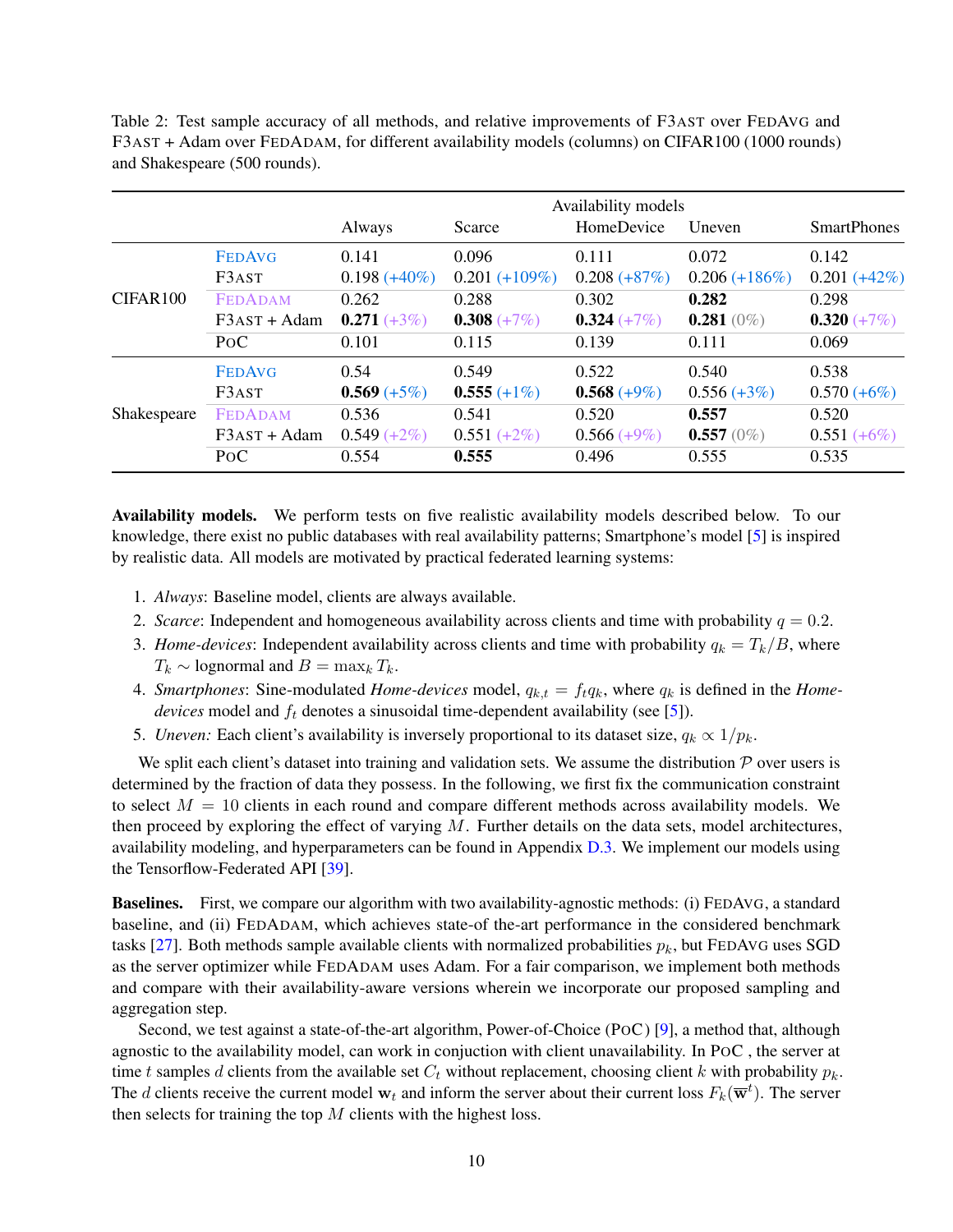<span id="page-10-1"></span>Table 3: Sample loss of all methods, and relative improvements of F3AST over FEDAVG and F3AST + Adam over FEDADAM, for different availability models (columns) on CIFAR100 (1000 rounds) and Shakespeare (500 rounds).

|                      |                  | Availability model |                |                |                 |                    |
|----------------------|------------------|--------------------|----------------|----------------|-----------------|--------------------|
|                      |                  | Always             | Scarce         | HomeDevice     | Uneven          | <b>SmartPhones</b> |
|                      | <b>FEDAVG</b>    | 4.42               | 4.77           | 4.74           | 5.29            | 4.28               |
|                      | F3AST            | 4.20 $(-5%)$       | 4.18 $(-12\%)$ | $4.14(-13%)$   | 4.17 $(-21\%)$  | 4.15 $(-3%)$       |
| CIFAR <sub>100</sub> | <b>FEDADAM</b>   | 3.74               | 3.65           | 3.50           | 3.67            | 3.55               |
|                      | $F3AST + Adam$   | 3.69 $(-1\%)$      | 3.61 $(-1\%)$  | 3.45 $(-1\%)$  | 3.66 $(-0.5\%)$ | 3.46 $(-2%)$       |
|                      | P <sub>O</sub> C | 4.90               | 4.84           | 4.63           | 4.86            | 5.42               |
|                      | <b>FEDAVG</b>    | 1.24               | 1.15           | 1.36           | 1.17            | 1.22               |
|                      | F3AST            | 1.10 $(-11\%)$     | 1.13 $(-1\%)$  | 1.10 $(-19%)$  | $1.13(-3%)$     | 1.10 $(-10\%)$     |
| Shakespeare          | <b>FEDADAM</b>   | 1.27               | 1.23           | 1.40           | 1.12            | 1.36               |
|                      | $F3AST + Adam$   | 1.18 $(-8%)$       | $1.19(-3%)$    | 1.11 $(-21\%)$ | 1.11 $(-1\%)$   | $1.18(-13%)$       |
|                      | P <sub>O</sub> C | 1.13               | 1.13           | 1.74           | 1.13            | 1.24               |

We do not compare our method with stateful techniques (SCAFFOLD, FEDDYN) since they are not applicable in the cross-device federated settings [\[16\]](#page-13-4).

To evaluate performance of the algorithms, we compute the loss and accuracy using per-test-sample averages (the average is taken over individual data points). Per-user average results can be found in the appendix.

### 4.2 Numerical results.

We first show the convergence of F3AST on the three datasets with *Home-devices* availability model, a setting that fits Assumption [1](#page-4-0) and is realistic in FL (note that the synthetic dataset satisfies all assumptions from Section 3). Corroborating expectations of the impact of the de-biasing step introduced by F3AST, Figure [2](#page-5-1) shows that F3AST achieves higher accuracy than FEDAVG and POC on all datasets (the corresponding loss plot can be found in Appendix [D\)](#page-23-1). Moreover, after the first 100 iterations, F3AST stabilizes on Shakespeare and Synthetic datasets, and follows a more stable learning trajectory, illustrating its variance reduction advantage, unlike the two baselines that have high variability due to time-varying client availability. The sharp drop in Shakespeare is caused by sampling a client misaligned due to the heterogenous nature of the data; this has been reported in [\[6\]](#page-12-11). We show an average over three runs in Appendix [D.](#page-23-1) We observe a similar behaviour on CIFAR100: F3AST achieves almost a 200% improvement in the average accuracy over the last 100 rounds, and has a much more stable behaviour. The stagnation of FEDAVG and POC at higher loss models confirms that naive averaging introduces bias to the model, hindering convergence.

Table [2](#page-9-0) shows the final accuracy of algorithms under diverse availability models defined in Section [4.1](#page-8-2) (1000 rounds on CIFAR100 and 500 rounds on Shakespeare<sup>[4](#page-10-0)</sup>). F3AST effectively improves the accuracy of FEDAVG over both datasets and for all availability models. It also improves FEDADAM for all but the *Uneven* model where the accuracy remains the same although the loss value is lower (Table [3\)](#page-10-1). F3AST is particularly successful in difficult settings, e.g. *Scarce* and *Uneven*, where a small number of clients is available for training and where the client availability is inversely proportional to the amount of data clients hold – there, F3AST is able to maintain performance similar to the setting where all clients are available. Meanwhile, the performance of both FEDAVG and POC deteriorates. FEDADAM is able to maintain performance in the

<span id="page-10-0"></span><sup>4</sup>Higher accuracy values on CIFAR100 could be obtained by running experiments for 10,000+ rounds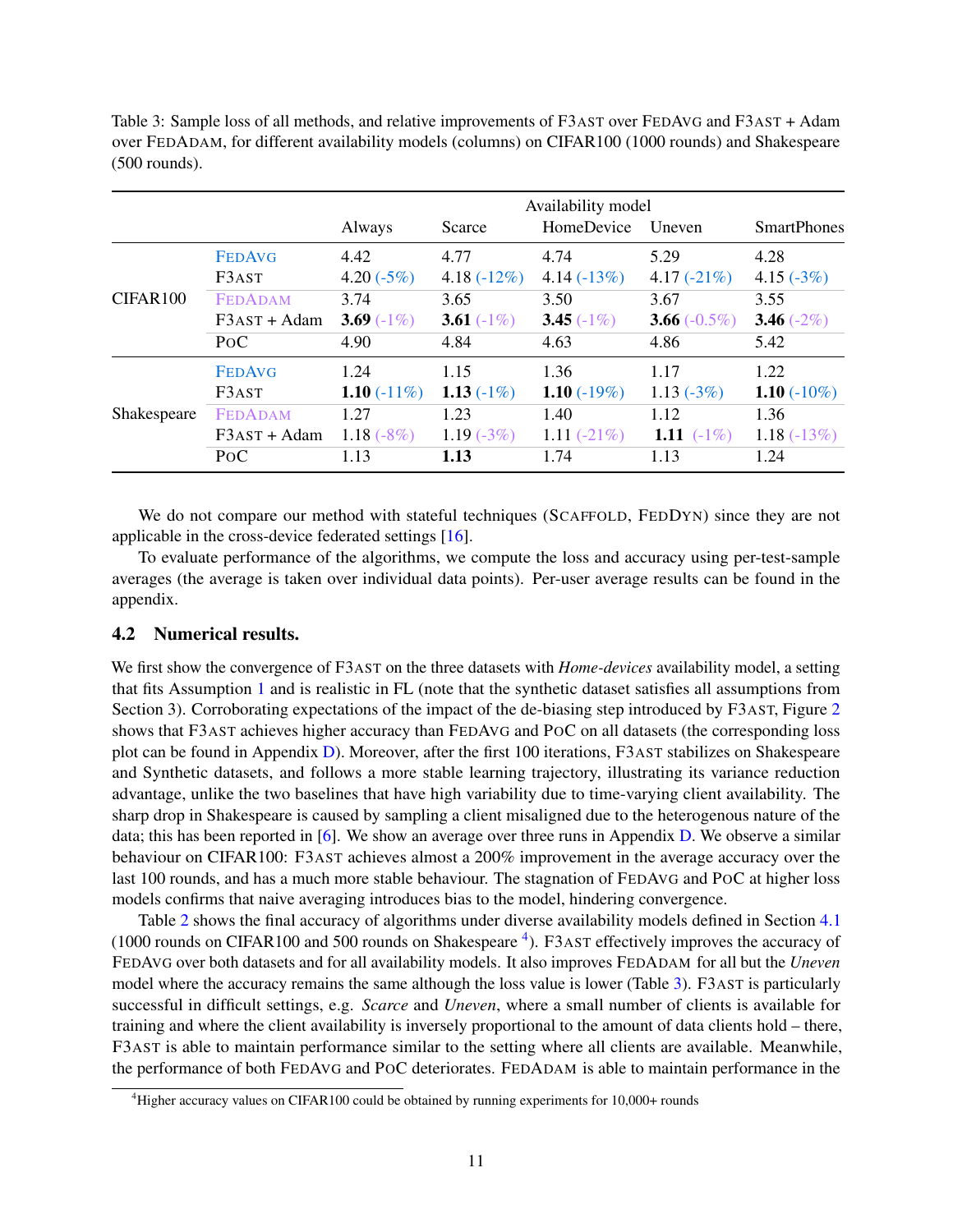*Uneven* model where momentum may help with biased updates, but deteriorates in all other settings.

# 5 Conclusion

We presented F3AST , an algorithm for learning in federated systems that operate under communication constraints and service intermittently available clients. We demonstrated that the algorithm achieves accuracy superior to state-of-the-art federated learning techniques, and exhibits resilience in challenging system settings. Future work includes studies of the setting where the clients are grouped in clusters/classes, and exploring a wider range of communication constraints.

# Acknowledgements

This material is based upon work supported by the National Science Foundation under grant no. 2148224 and is supported in part by funds from OUSD R&E, NIST, and industry partners as specified in the Resilient & Intelligent NextG Systems (RINGS) program.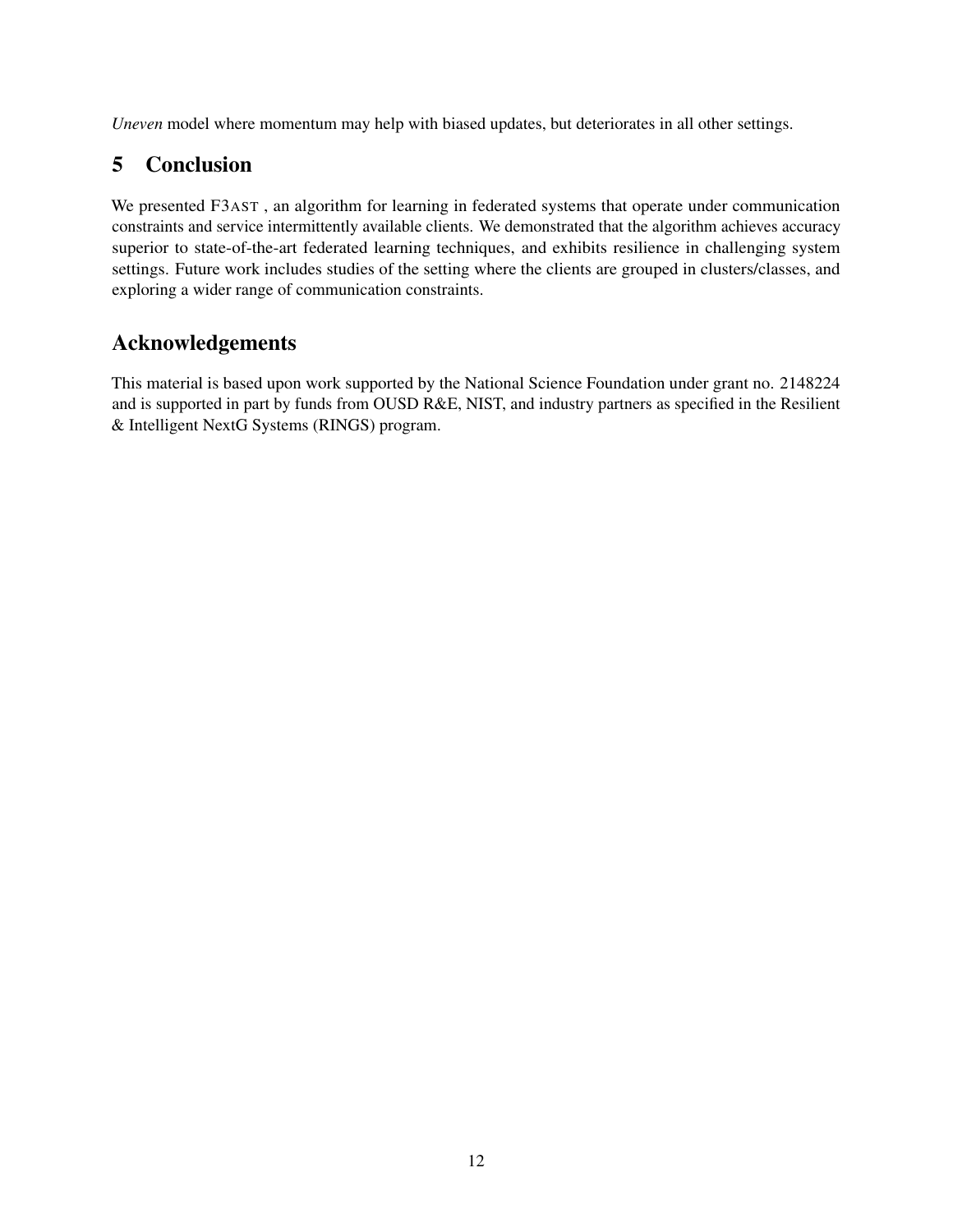# References

- <span id="page-12-0"></span>[1] Acar, D. A. E., Zhao, Y., Matas, R., Mattina, M., Whatmough, P., and Saligrama, V. Federated learning based on dynamic regularization. In *International Conference on Learning Representations*, 2021.
- <span id="page-12-4"></span>[2] Alistarh, D., Grubic, D., Li, J., Tomioka, R., and Vojnovic, M. QSGD: Communication-efficient SGD via gradient quantization and encoding. In *Advances in Neural Information Processing Systems*, pp. 1709–1720, 2017.
- <span id="page-12-12"></span>[3] Alouf, S., Altman, E., and Nain, P. Optimal online estimation of the size of a dynamic multicast group. In *Proceedings.Twenty-First Annual Joint Conference of the IEEE Computer and Communications Societies*, volume 2, pp. 1109–1118 vol.2, 2002. doi: 10.1109/INFCOM.2002.1019359.
- <span id="page-12-13"></span>[4] Billingsley, P. *Convergence of probability measures*. John Wiley & Sons, 2013.
- <span id="page-12-1"></span>[5] Bonawitz, K., Eichner, H., Grieskamp, W., Huba, D., Ingerman, A., Ivanov, V., Kiddon, C., Konečný, J., Mazzocchi, S., McMahan, H. B., et al. Towards federated learning at scale: System design. *arXiv preprint arXiv:1902.01046*, 2019.
- <span id="page-12-11"></span>[6] Charles, Z., Garrett, Z., Huo, Z., Shmulyian, S., and Smith, V. On large-cohort training for federated learning. *arXiv preprint arXiv:2106.07820*, 2021.
- <span id="page-12-8"></span>[7] Chen, T., Giannakis, G., Sun, T., and Yin, W. LAG: Lazily aggregated gradient for communicationefficient distributed learning. In *Advances in Neural Information Processing Systems*, pp. 5050–5060, 2018.
- <span id="page-12-9"></span>[8] Chen, Y., Ning, Y., Slawski, M., and Rangwala, H. Asynchronous online federated learning for edge devices with non-iid data. In *2020 IEEE International Conference on Big Data (Big Data)*, pp. 15–24. IEEE, 2020.
- <span id="page-12-3"></span>[9] Cho, Y. J., Wang, J., and Joshi, G. Client selection in federated learning: Convergence analysis and power-of-choice selection strategies. *arXiv preprint arXiv:2010.01243*, 2020.
- <span id="page-12-2"></span>[10] Eichner, H., Koren, T., McMahan, B., Srebro, N., and Talwar, K. Semi-cyclic stochastic gradient descent. In *International Conference on Machine Learning*, pp. 1764–1773. PMLR, 2019.
- <span id="page-12-6"></span>[11] Hard, A., Rao, K., Mathews, R., Ramaswamy, S., Beaufays, F., Augenstein, S., Eichner, H., Kiddon, C., and Ramage, D. Federated learning for mobile keyboard prediction. *arXiv preprint arXiv:1811.03604*, 2018.
- <span id="page-12-14"></span>[12] He, K., Zhang, X., Ren, S., and Sun, J. Deep residual learning for image recognition. In *Proceedings of the IEEE conference on computer vision and pattern recognition*, pp. 770–778, 2016.
- <span id="page-12-5"></span>[13] Horvath, S., Ho, C.-Y., Horvath, L., Sahu, A. N., Canini, M., and Richtarik, P. Natural compression for distributed deep learning. *arXiv preprint arXiv:1905.10988*, 2019.
- <span id="page-12-7"></span>[14] Hsieh, K., Harlap, A., Vijaykumar, N., Konomis, D., Ganger, G. R., Gibbons, P. B., and Mutlu, O. Gaia: Geo-distributed machine learning approaching {LAN} speeds. In *14th* {*USENIX*} *Symposium on Networked Systems Design and Implementation (*{*NSDI*} *17)*, pp. 629–647, 2017.
- <span id="page-12-10"></span>[15] Hsieh, K., Phanishayee, A., Mutlu, O., and Gibbons, P. The non-iid data quagmire of decentralized machine learning. In *International Conference on Machine Learning*, pp. 4387–4398. PMLR, 2020.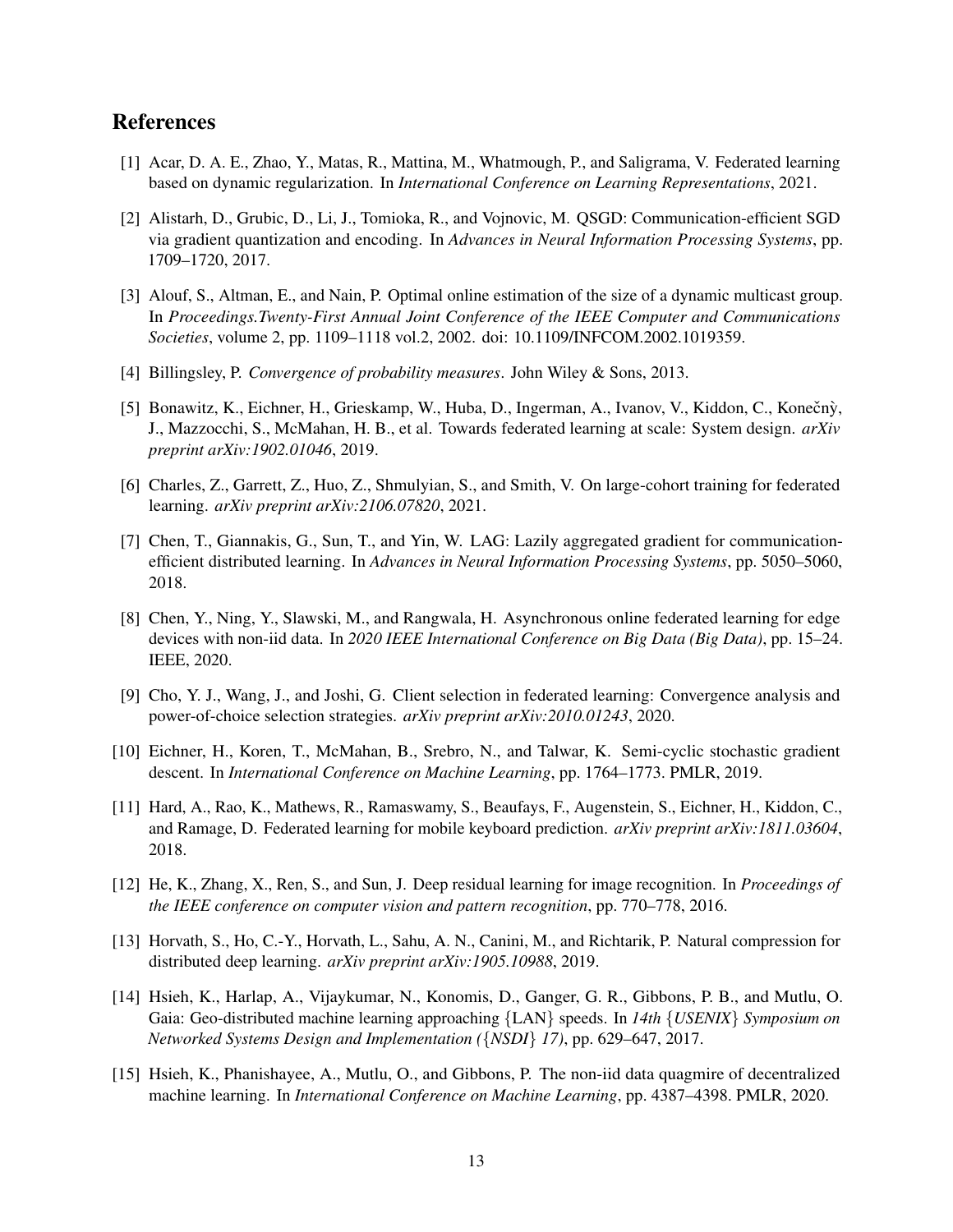- <span id="page-13-4"></span>[16] Kairouz, P., McMahan, H. B., Avent, B., Bellet, A., Bennis, M., Bhagoji, A. N., Bonawitz, K., Charles, Z., Cormode, G., Cummings, R., et al. Advances and open problems in federated learning. *arXiv preprint arXiv:1912.04977*, 2019.
- <span id="page-13-1"></span>[17] Karimireddy, S. P., Kale, S., Mohri, M., Reddi, S., Stich, S., and Suresh, A. T. Scaffold: Stochastic controlled averaging for federated learning. In *International Conference on Machine Learning*, pp. 5132–5143. PMLR, 2020.
- <span id="page-13-9"></span>[18] Konečný, J. and Richtárik, P. Randomized distributed mean estimation: Accuracy vs. communication. *Frontiers in Applied Mathematics and Statistics*, 4:62, 2018.
- <span id="page-13-8"></span>[19] Konečnỳ, J., McMahan, H. B., Yu, F. X., Richtárik, P., Suresh, A. T., and Bacon, D. Federated learning: Strategies for improving communication efficiency. *arXiv preprint arXiv:1610.05492*, 2016.
- <span id="page-13-15"></span>[20] Levin, D. A. and Peres, Y. *Markov chains and mixing times*, volume 107. American Mathematical Soc., 2017.
- <span id="page-13-3"></span>[21] Li, T., Sahu, A. K., Zaheer, M., Sanjabi, M., Talwalkar, A., and Smith, V. Federated optimization in heterogeneous networks. *arXiv preprint arXiv:1812.06127*, 2018.
- <span id="page-13-5"></span>[22] Li, X., Huang, K., Yang, W., Wang, S., and Zhang, Z. On the convergence of fedavg on non-iid data. *arXiv preprint arXiv:1907.02189*, 2019.
- <span id="page-13-0"></span>[23] McMahan, B., Moore, E., Ramage, D., Hampson, S., and y Arcas, B. A. Communication-Efficient Learning of Deep Networks from Decentralized Data. In *Proceedings of the 20th International Conference on Artificial Intelligence and Statistics*, volume 54 of *Proceedings of Machine Learning Research*, pp. 1273–1282. PMLR, 2017.
- <span id="page-13-14"></span>[24] Mohri, M., Sivek, G., and Suresh, A. T. Agnostic federated learning. In *International Conference on Machine Learning*, pp. 4615–4625. PMLR, 2019.
- <span id="page-13-12"></span>[25] Nguyen, J., Malik, K., Zhan, H., Yousefpour, A., Rabbat, M., Malek, M., and Huba, D. Federated learning with buffered asynchronous aggregation. *arXiv preprint arXiv:2106.06639*, 2021.
- <span id="page-13-13"></span>[26] Rabi, M., Moustakides, G. V., and Baras, J. S. Adaptive sampling for linear state estimation. *SIAM Journal on Control and Optimization*, 50(2):672–702, 2012.
- <span id="page-13-2"></span>[27] Reddi, S., Charles, Z., Zaheer, M., Garrett, Z., Rush, K., Konečnỳ, J., Kumar, S., and McMahan, H. B. Adaptive federated optimization. *arXiv preprint arXiv:2003.00295*, 2020.
- <span id="page-13-6"></span>[28] Ribero, M. and Vikalo, H. Communication-efficient federated learning via optimal client sampling. *arXiv preprint arXiv:2007.15197*, 2020.
- <span id="page-13-11"></span>[29] Rizk, E., Vlaski, S., and Sayed, A. H. Federated learning under importance sampling. *arXiv preprint arXiv:2012.07383*, 2020.
- <span id="page-13-7"></span>[30] Shamir, O., Srebro, N., and Zhang, T. Communication-efficient distributed optimization using an approximate newton-type method. In *International conference on machine learning*, pp. 1000–1008. PMLR, 2014.
- <span id="page-13-10"></span>[31] Singh, N., Data, D., George, J., and Diggavi, S. SPARQ-SGD: Event-triggered and compressed communication in decentralized stochastic optimization. *arXiv preprint arXiv:1910.14280*, 2019.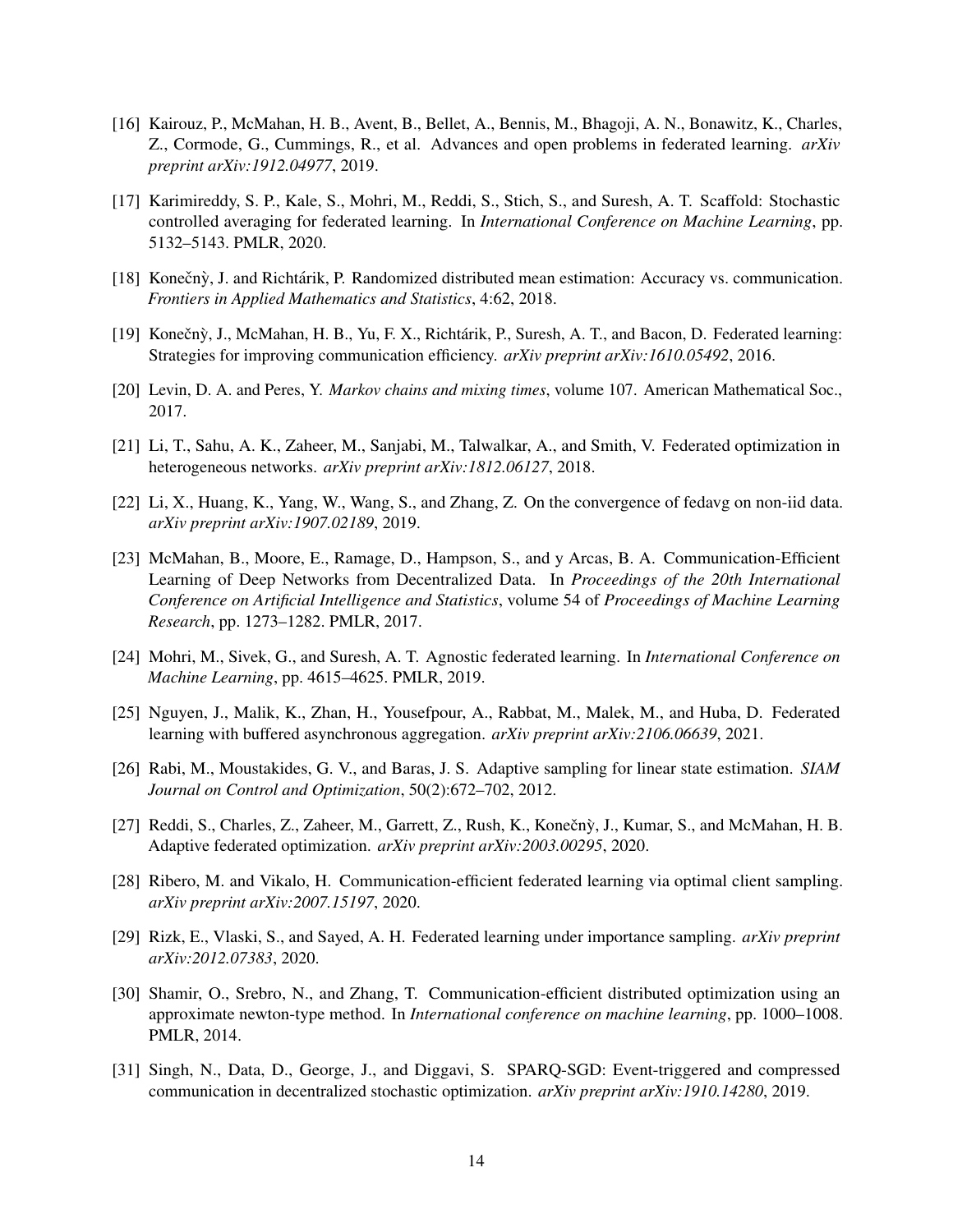- <span id="page-14-1"></span>[32] Smith, V., Chiang, C.-K., Sanjabi, M., and Talwalkar, A. S. Federated multi-task learning. In *Advances in Neural Information Processing Systems*, pp. 4424–4434, 2017.
- <span id="page-14-8"></span>[33] Stich, S. U. Local SGD converges fast and communicates little. *arXiv preprint arXiv:1805.09767*, 2018.
- <span id="page-14-9"></span>[34] Stich, S. U., Cordonnier, J.-B., and Jaggi, M. Sparsified SGD with memory. *arXiv preprint arXiv:1809.07599*, 2018.
- <span id="page-14-12"></span>[35] Stolyar, A. L. On the asymptotic optimality of the gradient scheduling algorithm for multiuser throughput allocation. *Operations research*, 53(1):12–25, 2005.
- <span id="page-14-3"></span>[36] Suresh, A. T., Yu, F. X., Kumar, S., and McMahan, H. B. Distributed mean estimation with limited communication. In *Proceedings of the 34th International Conference on Machine Learning-Volume 70*, pp. 3329–3337. JMLR. org, 2017.
- <span id="page-14-10"></span>[37] Taheri, H., Mokhtari, A., Hassani, H., and Pedarsani, R. Quantized decentralized stochastic learning over directed graphs. In *International Conference on Machine Learning*, pp. 9324–9333. PMLR, 2020.
- <span id="page-14-2"></span>[38] Tang, H., Lian, X., Zhang, T., and Liu, J. Doublesqueeze: Parallel stochastic gradient descent with double-pass error-compensated compression. *arXiv preprint arXiv:1905.05957*, 2019.
- <span id="page-14-11"></span>[39] The TFF Authors. "tensorflow federated,", 2019. URL [https://www.tensorflow.org/](https://www.tensorflow.org/federated) [federated](https://www.tensorflow.org/federated).
- <span id="page-14-0"></span>[40] Wang, J., Charles, Z., Xu, Z., Joshi, G., McMahan, H. B., Al-Shedivat, M., Andrew, G., Avestimehr, S., Daly, K., Data, D., et al. A field guide to federated optimization. *arXiv preprint arXiv:2107.06917*, 2021.
- <span id="page-14-13"></span>[41] Wu, Y. and He, K. Group normalization. In *Proceedings of the European conference on computer vision (ECCV)*, pp. 3–19, 2018.
- <span id="page-14-4"></span>[42] Xia, W., Quek, T. Q. S., Guo, K., Wen, W., Yang, H. H., and Zhu, H. Multi-armed bandit-based client scheduling for federated learning. *IEEE Transactions on Wireless Communications*, 19(11):7108–7123, 2020. doi: 10.1109/TWC.2020.3008091.
- <span id="page-14-5"></span>[43] Yang, T., Andrew, G., Eichner, H., Sun, H., Li, W., Kong, N., Ramage, D., and Beaufays, F. Applied federated learning: Improving google keyboard query suggestions. *arXiv preprint arXiv:1812.02903*, 2018.
- <span id="page-14-7"></span>[44] Zhang, Y., Duchi, J. C., and Wainwright, M. J. Communication-efficient algorithms for statistical optimization. *The Journal of Machine Learning Research*, 14(1):3321–3363, 2013.
- <span id="page-14-6"></span>[45] Zhao, P. and Zhang, T. Stochastic optimization with importance sampling for regularized loss minimization. In *international conference on machine learning*, pp. 1–9. PMLR, 2015.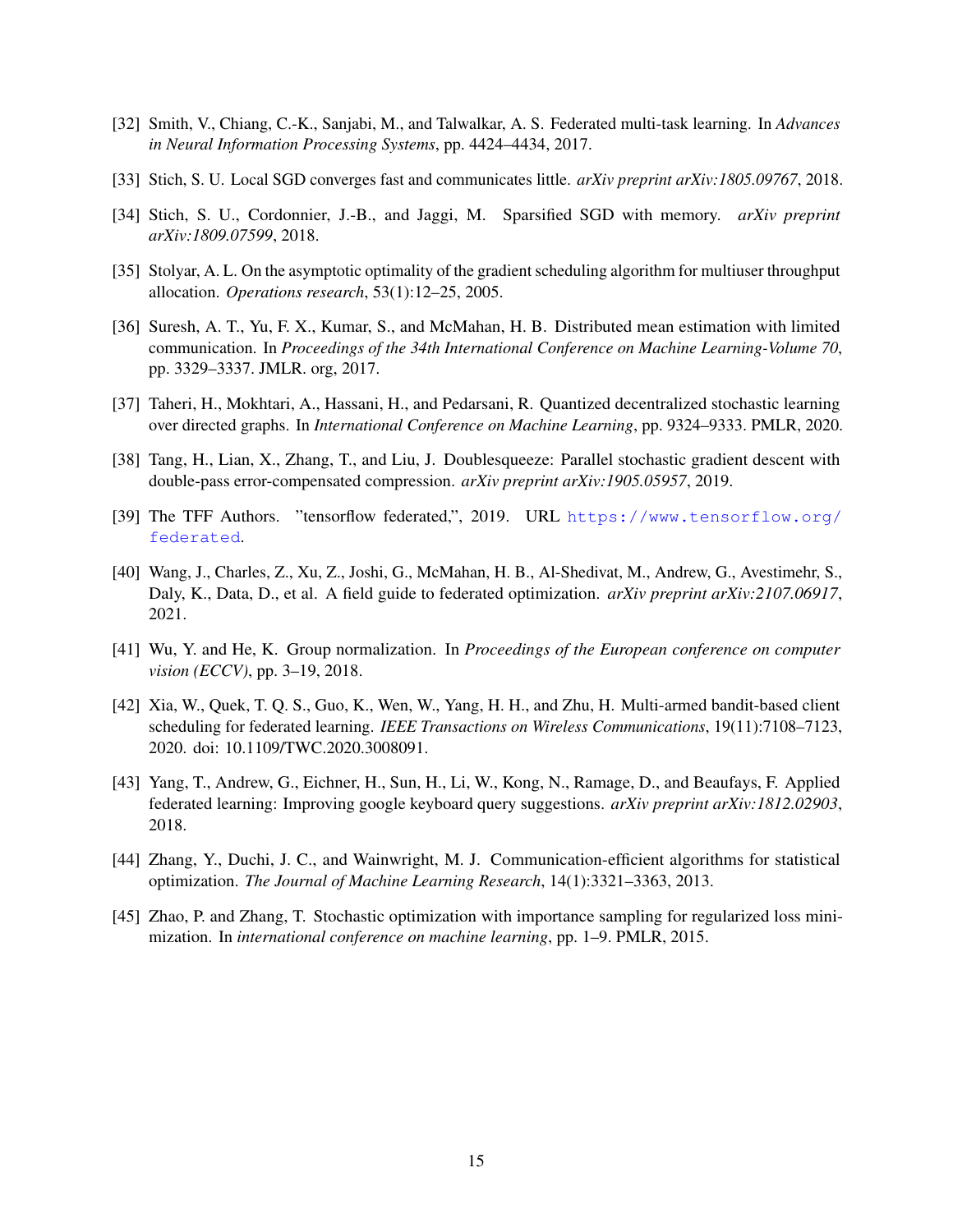# Supplementary Material for *"Federated Learning Under Time-Varying Communication Constraints and Intermittent Client Availability"*

This document is organized as follows. Section A introduces notation and states useful definitions. Section B presents discussion of F3AST extensions and problem variations. Section C provides proofs of theorems and lemmas that, for the sake of brevity, have been omitted from the main document. Finally, details of the experiments are given in Section D.

# A Notation and Definitions

| Symbol                                                                                                                                                                                                                                                      | Definition                                                                           |
|-------------------------------------------------------------------------------------------------------------------------------------------------------------------------------------------------------------------------------------------------------------|--------------------------------------------------------------------------------------|
| $\mathcal{U}$                                                                                                                                                                                                                                               | Set of all users                                                                     |
| $N =  \mathcal{U} $                                                                                                                                                                                                                                         | Total number of clients                                                              |
| $K_t$                                                                                                                                                                                                                                                       | Number of clients sampled at round t                                                 |
| T                                                                                                                                                                                                                                                           | Total number of rounds                                                               |
| $m_t$                                                                                                                                                                                                                                                       | Number of available clients at time t                                                |
| $(\mathbf{A}_t)_t$                                                                                                                                                                                                                                          | availability stochastic process                                                      |
| $(\mathbf{C}_t)_t$                                                                                                                                                                                                                                          | feasible client sets stochastic process                                              |
| $S_t$                                                                                                                                                                                                                                                       | Set of clients participating at round t                                              |
| $\pi(\cdot)$                                                                                                                                                                                                                                                | Stationary distribution of availability and communication constraint process.        |
| r                                                                                                                                                                                                                                                           | Client sampling rate                                                                 |
| $f^{\rm r}$                                                                                                                                                                                                                                                 | Configuration-dependent client sampling policy                                       |
| $\Delta^{t+1}$                                                                                                                                                                                                                                              | Pseudo-gradient for server optimizer: aggregates updates of participating clients    |
| $\overline{\mathbf{w}}^t$                                                                                                                                                                                                                                   | Global model at beginning of round $t$                                               |
|                                                                                                                                                                                                                                                             | Local model at the end of round $t$ at client $k$                                    |
| $\mathbf{w}_{k}^{t+1}$<br>$\mathbf{v}_{k}^{t+1}$                                                                                                                                                                                                            | Local update at the end of round $t$ at client $k$                                   |
| $\begin{array}{c} \overline{\mathbf{v}}^{t+1} = \mathbb{E}_{k \sim \mathcal{P}} \left[ \mathbf{v}_{t+1}^k \right] = \sum_{k=1}^N p_k \mathbf{v}_{t+1}^k \\ \overline{\mathbf{z}}^{t+1} = \overline{\mathbf{w}}^t + \overline{\mathbf{v}}^{t+1} \end{array}$ | Expected global update at the end of round t under desired distripution $\mathcal P$ |
|                                                                                                                                                                                                                                                             | Desired global model at the end of round $t$                                         |

For clarity, frequently used symbols are summarized in Table 1 below.

Table 4: Frequently used symbols.

The generalized FEDAVG assumes the server sends to clients in  $S_t$  at time t an initial model  $\overline{\mathbf{w}}^t$ . For  $t = 0, ..., T$ ; the clients locally initialize  $\mathbf{w}_k^{(t,0)} \leftarrow \overline{\mathbf{w}}^{t-1}$  and take E steps of SGD producing the sequence  $(\mathbf{w}_k^{(t,i)}$  $_{k}^{(t,i)})_{i=0}^{E}$ . Formally, let  $\xi_{k}^{(t,i)}$  $\lambda_k^{(l,i)}$  be the mini-batch for client k at time i in round t; for each client k, we can then define the local model  $\mathbf{w}_k^{(t,i)}$  $k^{(t,i)}$  and local update  $\mathbf{v}_k^t$  as

$$
\mathbf{w}_{k}^{(t+1,i)} = \begin{cases} \overline{\mathbf{w}}^{t} & i = 0 \\ \mathbf{w}_{k}^{(t+1,i-1)} - \eta_{t+1,i} \nabla F_{k}(\mathbf{w}_{k}^{(t+1,i-1)}, \xi_{k}^{(t+1,i)}), & i = 1, ..., E, \end{cases} \qquad \mathbf{v}_{k}^{t+1} = \mathbf{w}_{k}^{(t+1,E)} - \overline{\mathbf{w}}^{t}.
$$

Here  $\mathbf{w}_k^{(t,i)}$  $k_k^{(t,i)}$  tracks local models of client k at round t and iteration i, and  $\mathbf{v}_k^t$  is the local update of client k at the end of round t. Following distributed optimization standard techniques  $[33, 22]$  $[33, 22]$  $[33, 22]$ , we define the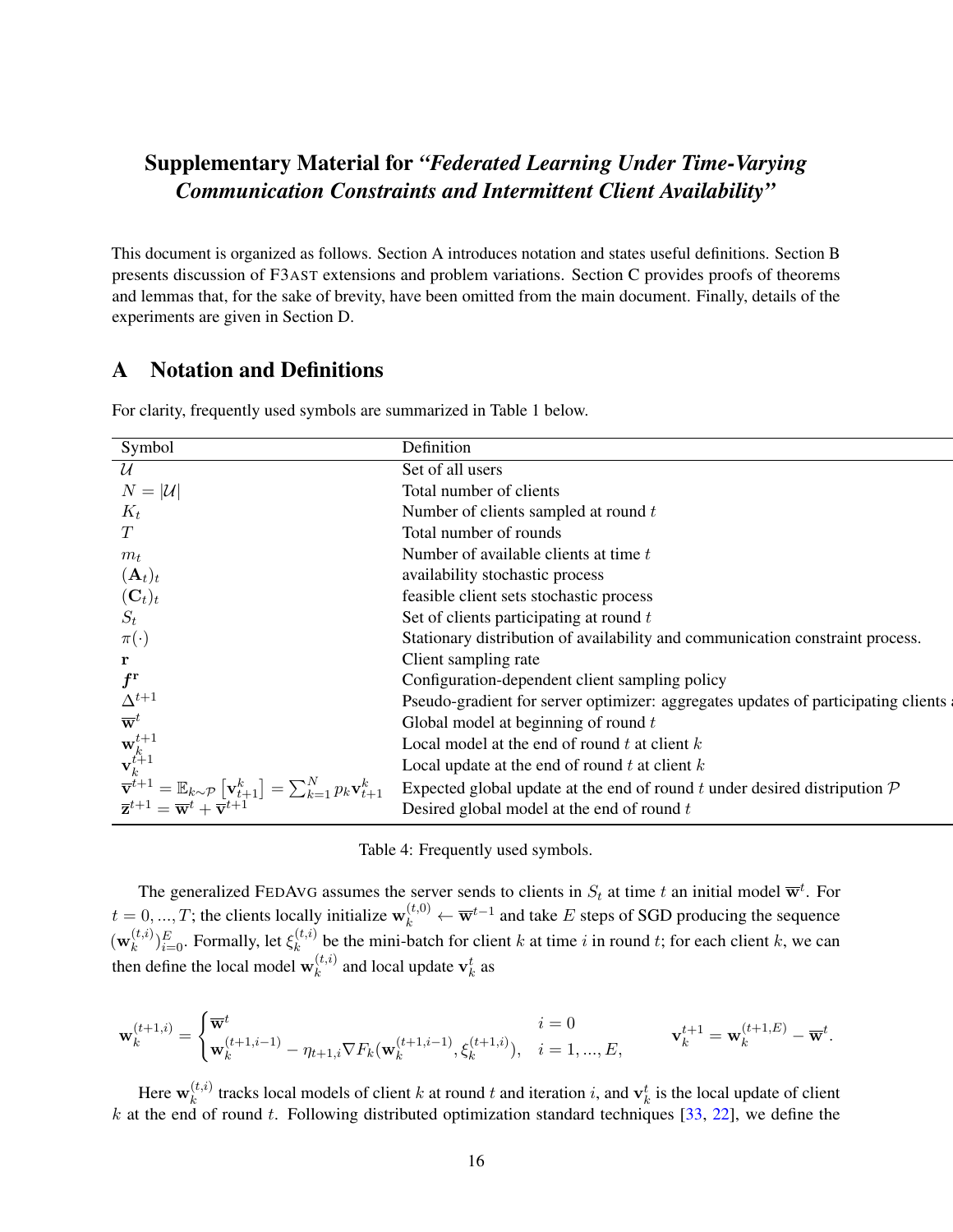sequences

$$
\overline{\mathbf{v}}^{t+1} = \sum_{k=1}^{N} p_k \mathbf{v}_k^{t+1}, \quad \Delta^{t+1} = \sum_{i \in S_t} \frac{p_i}{r_i} \mathbf{v}_k^{t+1}, \quad \overline{\mathbf{w}}^{t+1} = \overline{\mathbf{w}}^t + \Delta^{t+1}, \quad \overline{\mathbf{z}}^{t+1} = \overline{\mathbf{w}}^t + \overline{\mathbf{v}}^{t+1}.
$$
 (9)

# B F3AST Extensions and Problem Variations.

**Rapid mixing time.** Convergence rate of  $r(t) \rightarrow r^*$  depends on the properties of the Markov chain specified by the availability process. Concretely, we have the following known theorem (see, e.g., [\[20\]](#page-13-15) for a proof and details).

Theorem B.1. *[Convergence Theorem] Let* P *be the transition matrix of a system configuration satisfying Assumption* [1](#page-4-0) with stationary distribution  $\pi$ . Then there exists a constant  $\alpha \in (0,1)$  and  $C > 0$  such that

$$
\max_{C \in \mathcal{C}} \|P^t(C, \cdot) - \pi\|_{TV} \le C\alpha^t.
$$

The above result shows that in practice one needs  $t_0 \geq \frac{\log \epsilon}{\log \alpha}$  $\frac{\log \epsilon}{\log \alpha}$  iterations to achieve a stationary rate **r** up to an error  $\epsilon$  to the stationary distribution. Further, even if the rate is not constant during the early iterations, this result demonstrates that after a burn-in the rate will stabilize and the asymptotic convergence rate of  $O(1/TE)$  will not be affected.

Working with clusters of clients. Note that in some settings the number of clients is rather large and thus tracking  $p_k$  could be difficult. In such scenarios, it may be meaningful to interpret  $p_k$ ,  $k = 1, ..., N$ , as a partition of data over clusters of clients, and the objective function in [\(1\)](#page-2-1) as a weighted average over the clusters. Tracking  $p_k$  can then be cast as the estimation of time-varying class sizes, which is feasible through efficient protocols [\[3\]](#page-12-12).

More general sampling constraints. Our model is quite general in that it can capture different client sampling requirements, e.g., forcing the selection of as many clients as available up to  $M$  or other minimal sampling requirements on groups of users.

Societal impact. Our work is motivated by model fairness in the sense that clients are represented in the global model proportionally to their dataset size. Notice that our framework adapts to different fairness metrics by replacing distribution  $P$ . This is out of the scope of our paper, and we leave it for future research.

Fixed-policy F3AST. For the sake of completeness, we here formalize as Algorithm [2](#page-17-0) the procedure that can determine the fixed policy analyzed in Section 3.2.

# C Proofs

This section provides proofs of the lemmas and theorems omitted from the main document.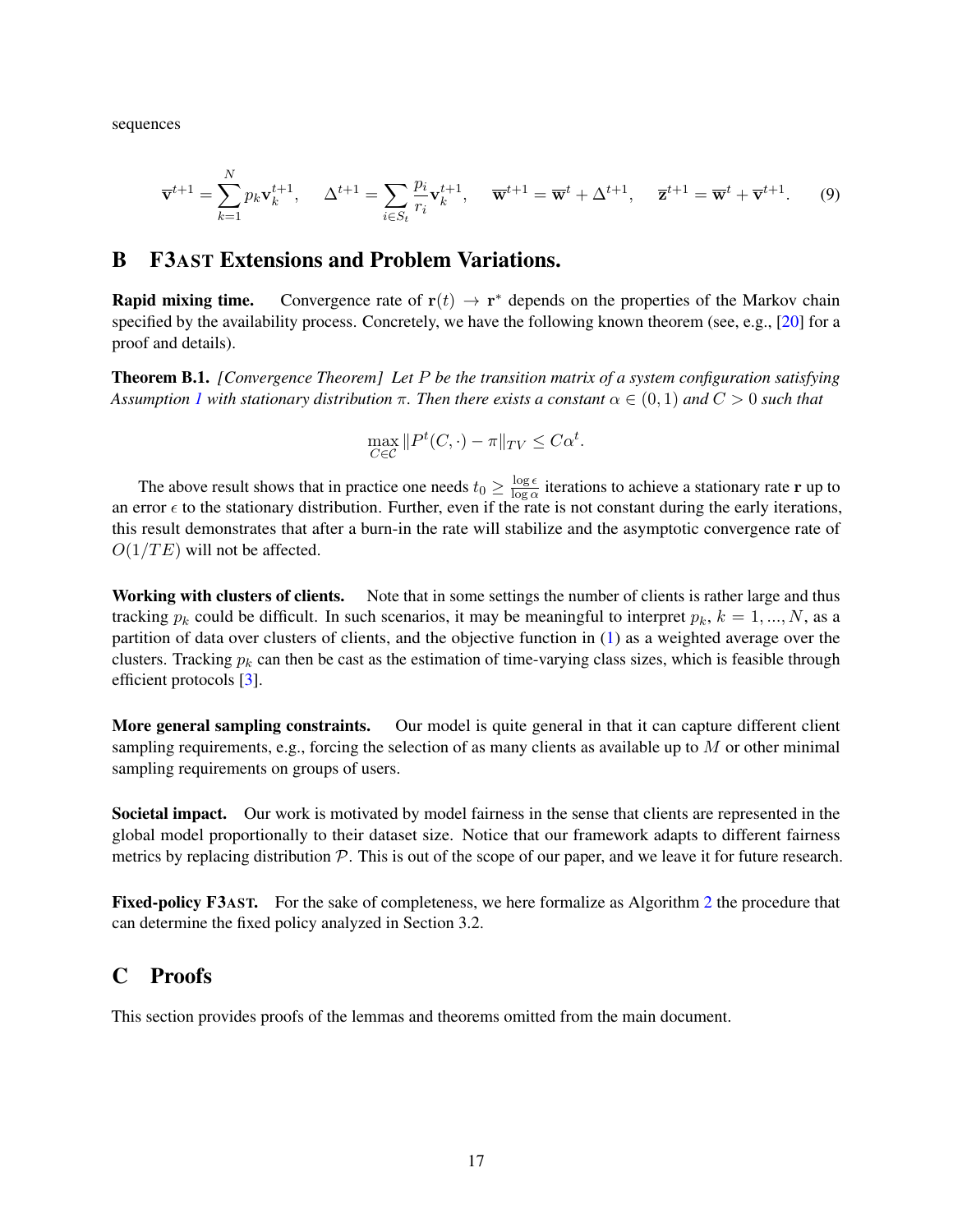#### <span id="page-17-0"></span>Algorithm 2 Fixed-policy F3AST.

**Input:** Server parameters: learning rate schedule  $\{\eta_{(t,i)}\}_{(t,i)}$ , the number of global rounds T, targeted long-term rate  $\mathbf{r} \in \mathcal{R}$  and static configuration dependent sampling policy  $\boldsymbol{f}^{\mathbf{r}}$  that achieves  $\mathbf{r}$ 

- **Output:** Global model  $\overline{\mathbf{w}}^T$ 1: initialize  $\overline{\mathbf{w}}^0$ 2: for  $t = 1 \rightarrow T$  do 3:  $C_t \leftarrow$  available collection of possible client subsets at time t 4: Use policy  $f^r$  to select  $S_t \in C_t$ 5: **for** Clients  $k \in S_t$ , in parallel **do** 6:  $\mathbf{v}_k^{t+1} \leftarrow \text{CLIENTOPT}\left(\mathbf{\overline{w}}^t, E \text{ steps}, \left\{\eta_{(t,i)}\right\}_{(t,i)}\right)$ 7: end for 8:  $\Delta^{t+1} = \sum_{k \in S_t} \frac{p_k}{r_k}$  $\frac{p_k}{r_k}\mathbf{v}_k^{t+1}$
- <sup>6.  $\Delta$ </sup>  $\sum_{k \in S_t} \overline{r_k} \cdot k$ <br>9:  $\overline{\mathbf{w}}^{t+1} \leftarrow \text{SERVEROPT}(\overline{\mathbf{w}}^t, \Delta^{t+1})$

10: end for

### C.1 Proof of Theorem [3.5](#page-7-0)

Proof of Theorem [3.5](#page-7-0) follows standard optimization proofs [\[33,](#page-14-8) [22,](#page-13-5) [27\]](#page-13-2). Our technical contribution comes from using a sampling policy with arbitrary sampling rate r, showing global update  $\Delta^{t+1}$  is unbiased (Lemma [C.1\)](#page-17-1), and computing the incurred variance of such sampling policy and aggregation step (Lemma [3.4\)](#page-7-5). This last step is of particular interest and challenging due to the unknown system configuration, and the importance sampling multiplicative terms.

<span id="page-17-1"></span>**Lemma C.[1](#page-4-0)** (Unbiased update). *Suppose Assumption 1 holds. Let*  $\mathbf{r} \in \mathcal{R}$  *be an achievable sampling rate,* and  $\bm{f}^r$  be a state-dependent static policy achieving rate  $\mathbf{r}$ . Fix  $\overline{\mathbf{w}}^t \in \mathbb{R}^p$ . Let  $(\mathbf{v}_k^{t+1})$  $_{k}^{t+1})_{k=1}^{N}$  denote updates of *clients starting from model*  $\overline{\mathbf{w}}^{t}$ *. Let*  $\overline{\mathbf{v}}^{t+1} = \sum_{k=1}^{N} p_k \mathbf{v}_k^{t+1}$  $\mathcal{F}_{k}^{t+1}$ , let *S* be the client set selected by policy  $\boldsymbol{f}^r$  at *time t* and  $\Delta^{t+1} = \sum_{k \in S} \frac{p_k}{r_k}$  $\frac{p_k}{r_k}\mathbf{v}_k^{t+1}$  $k^{t+1}$ . Then  $\mathbb{E}_S[\overline{\Delta^{t+1}}] = \overline{\mathbf{v}}^{t+1}$ .

*Proof.* Recall that at any given time t we pick  $S \in C_t$  for some  $C_t \in \mathcal{C}$  according to  $f_{C_tS}^r$ . Using the definition of  $\pi$  and  $f^r$ ,

$$
\mathbb{E}_S\left[\Delta^{t+1}\right] = \mathbb{E}\left[\mathbb{E}\left[\sum_{k\in S} \frac{p_k}{r_k} \mathbf{v}_k^{t+1} | C\right]\right] = \sum_{C\in\mathcal{C}} \pi(C) \sum_{S\in C} f_{CS}^r \sum_{k\in S} \frac{p_k}{r_k} \mathbf{v}_k^{t+1}
$$
(10)

$$
= \sum_{C \in \mathcal{C}} \pi(C) \sum_{S \in C} f_{CS}^r \sum_{k=1}^N \frac{p_k}{r_k} \mathbf{v}_k^{t+1} \cdot \mathbb{1}_{\{k \in S\}},\tag{11}
$$

where the last step replaces the sum over  $S$  by the sum over all clients but adding the indicator function over S. Reorganizing,

$$
\mathbb{E}_S\left[\Delta^{t+1}\right] = \sum_{k=1}^N \frac{p_k}{r_k} \mathbf{v}_k^{t+1} \left(\sum_{C \in \mathcal{C}} \pi(C) \sum_{S \in C} f_{CS}^r \mathbb{1}_{\{k \in S\}}\right). \tag{12}
$$

Here the term in parenthesis is, by definition,

$$
r_k = \sum_{k=1}^N \frac{p_k}{r_k} \mathbf{v}_k^{t+1} r_k = \sum_{k=1}^N p_j \mathbf{v}_{t+1}^j = \overline{\mathbf{v}}^{t+1}.
$$

 $\Box$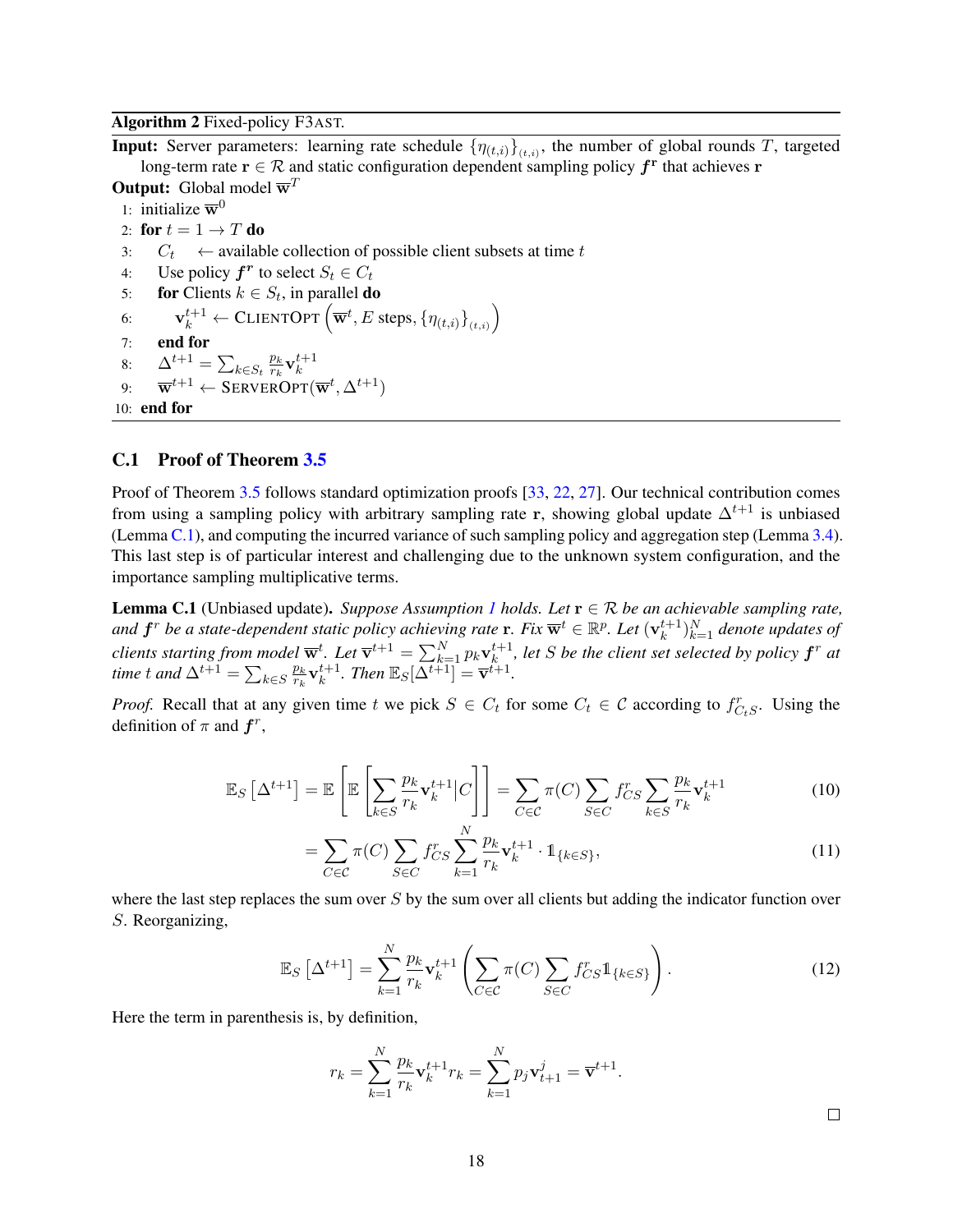We proceed by introducing a key lemma derived in [\[22\]](#page-13-5), characterizing convergence for the full client participation case, and then utilize it to prove Theorem [3.5.](#page-7-0)

Notice that the learning rate depends on round t,  $t = 0, ..., T$  and epoch  $i \, i = 1, ..., E$ .

#### <span id="page-18-1"></span>Lemma C.2.

$$
\mathbb{E}[\|\overline{\mathbf{w}}^{t+1} - \mathbf{w}^*\|^2] \le (1 - \eta_{(t,E)}^2 \mu) \mathbb{E}[\|\overline{\mathbf{w}}^t - \mathbf{w}^*\|^2] + \eta_{(t,E)}^2 Var_1,
$$
\n(13)

*where*

$$
Var_1 = \sum_{k=1}^{N} p_k^2 \sigma_k^2 + 6L\Gamma + 8(E-1)^2 G^2.
$$

*Proof.* This result follows from the first part of Theorem 1 in [\[22\]](#page-13-5), showing the convergence of FEDAVG with full client participation (i.e., no client sampling).  $\Box$ 

*Theorem* (Theorem [3.5\)](#page-7-0)*.* Instate the settings of Lemma [3.4.](#page-7-5) Let w<sup>∗</sup> denote the solution to the optimization problem [\(1\)](#page-2-1), and  $L, \mu = O(1)$ . Define  $\gamma = \max\{8\frac{L}{\mu}\}$  $\frac{L}{\mu}$ , E}, and assume learning rate  $\eta_{(t,i)} = \frac{2}{\mu(\gamma + (tE + i))}$ . Then by setting CLIENTOPT to SGD and SERVEROPT $(\overline{\mathbf{w}}^t, \Delta^{t+1}) = \overline{\mathbf{w}}^t + \Delta^{t+1}$ , the model  $\overline{\mathbf{w}}^T$  produced by Algorithm [1](#page-6-1) with policy  $f<sup>r</sup>$  satisfies

$$
\mathbb{E}[F(\overline{\mathbf{w}}^T)] - F^* = O\left(\frac{1}{TE + \gamma} \left( \|\overline{\mathbf{w}}^1 - \mathbf{w}^*\|^2 + \sum_{k=1}^N p_k^2 \sigma_k^2 + 6\Gamma + 8(E - 1)^2 G^2 + \sigma_T^2(\boldsymbol{f}^r) \right) \right), \quad (14)
$$

where  $\Gamma = F^* - \sum_{k=1}^N p_k F_k^*$  denotes the local-global objective gap<sup>[5](#page-18-0)</sup>,  $F^*$  and  $F_k^*$  are the minimum values of F and  $F_k$ , respectively, and  $\sigma_T^2(\mathbf{f}^{\mathbf{r}})$  (Lemma [3.4\)](#page-7-5) captures the variance induced by client sampling.

A brief outline of the upcoming proof. We start by expanding  $\|\overline{\mathbf{w}}^{t+1} - \mathbf{w}^*\|^2$ , a term that measures the distance to the optimum, and bound it by the term characterizing convergence of the full participation scheme [\[21\]](#page-13-3) plus an additional variance term emerging due to client sampling (computed in Lemma [C.5\)](#page-20-0). We then invoke a standard inductive argument to express  $\|\overline{\mathbf{w}}^{t+1} - \mathbf{w}^*\|^2$  in terms of  $\|\overline{\mathbf{w}}^1 - \mathbf{w}^*\|^2$  and, noting smoothness, finally bound  $\mathbb{E}[F(\mathbf{w}_T)] - F^*$ .

<span id="page-18-2"></span>*Proof.*

$$
\|\overline{\mathbf{w}}^{t+1} - \mathbf{w}^*\|^2 = \|\overline{\mathbf{w}}^{t+1} - \overline{\mathbf{z}}^{t+1} + \overline{\mathbf{z}}^{t+1} - \mathbf{w}^*\|^2 = \underbrace{\|\overline{\mathbf{w}}^{t+1} - \overline{\mathbf{z}}^{t+1}\|^2}_{A_1} + \underbrace{\|\overline{\mathbf{z}}^{t+1} - \mathbf{w}^*\|^2}_{A_2} + \underbrace{2\langle\overline{\mathbf{w}}^{t+1} - \overline{\mathbf{z}}^{t+1}, \overline{\mathbf{z}}^{t+1} - \mathbf{w}^*\rangle}_{A_3}.
$$
\n(15)

Based on Lemma [C.1,](#page-17-1) we know  $\Delta^{t+1}$  is unbiased, thus  $\mathbb{E} \left[ \Delta^{t+1} \right] = \overline{\mathbf{v}}^{t+1}$ . We use this fact to prove that  $A_3 = 0$  as follows:

$$
\mathbb{E}\left[\langle \overline{\mathbf{w}}^{t+1} - \overline{\mathbf{z}}^{t+1}, \overline{\mathbf{z}}^{t+1} - \mathbf{w}^* \rangle\right] = \mathbb{E}\left[\langle \overline{\mathbf{w}}^t + \Delta^{t+1} - \overline{\mathbf{w}}^t - \overline{\mathbf{v}}^{t+1}, \overline{\mathbf{z}}^{t+1} - \mathbf{w}^* \rangle\right] = \mathbb{E}\left[\langle \Delta^{t+1} - \overline{\mathbf{v}}^{t+1}, \overline{\mathbf{z}}^{t+1} - \mathbf{w}^* \rangle\right] = 0.
$$

Now,  $A_1$  can be bounded using Lemma [3.4,](#page-7-5) since  $\|\overline{\mathbf{w}}^{t+1} - \overline{\mathbf{z}}^{t+1}\|^2 = \|(\overline{\mathbf{w}}^t + \Delta^{t+1}) - (\overline{\mathbf{w}}^t + \overline{\mathbf{v}}^{t+1})\|^2 =$  $\|\Delta^{t+1} - \overline{\mathbf{v}}^{t+1}\|^2.$ 

<span id="page-18-0"></span>Define

<sup>&</sup>lt;sup>5</sup>Local-global objective gap quantifies data heterogeneity: for i.i.d. data,  $\Gamma \to 0$  as the number of samples grows, while a large  $\Gamma$ indicates a high degree of heterogeneity [\[22,](#page-13-5) [9\]](#page-12-3).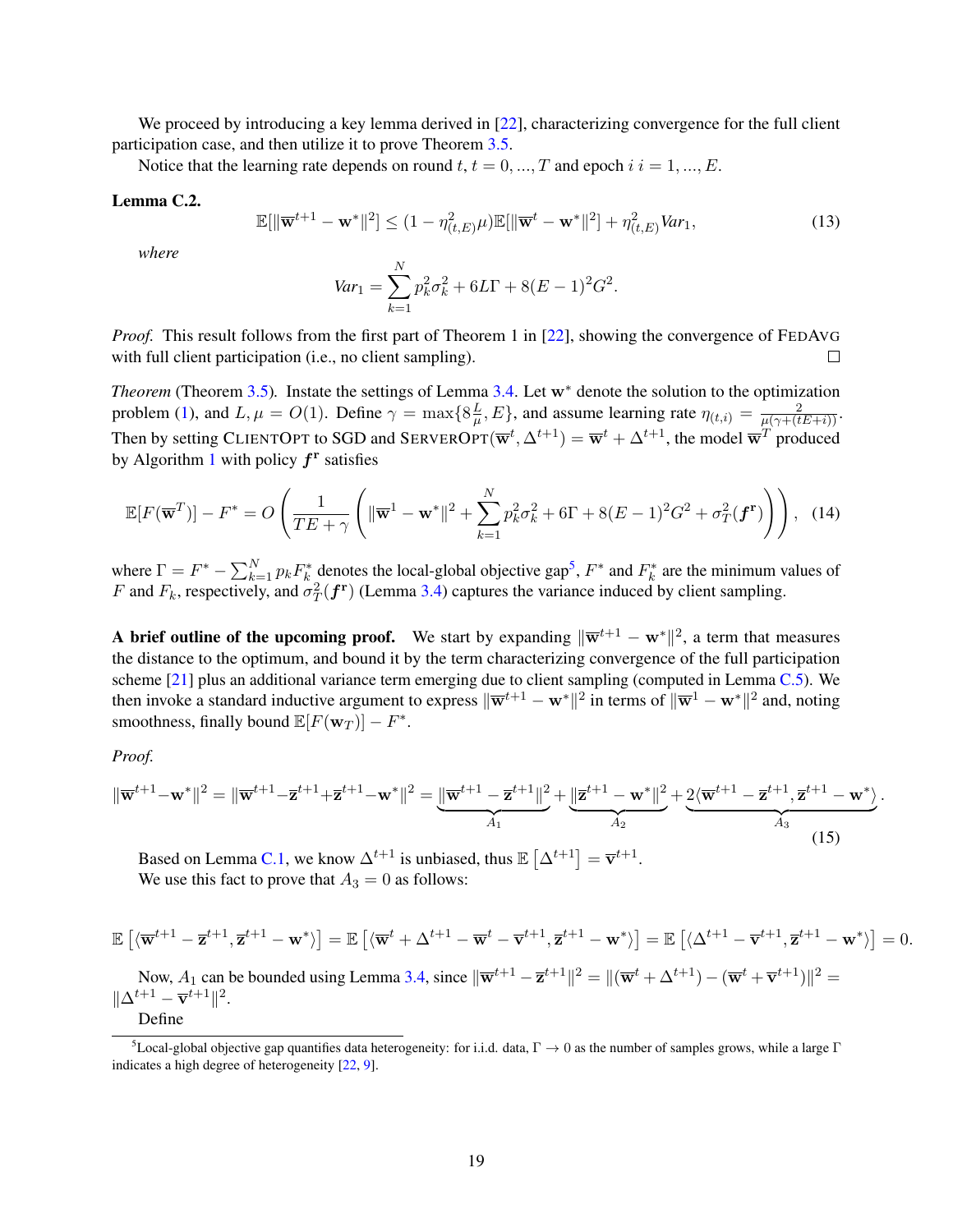$$
\text{Var}_1 = \sum_{k=1}^N p_k^2 \sigma_k^2 + 6\Gamma + 8(E-1)^2 G^2, \quad \text{Var}_2 := \sigma_t^2(\boldsymbol{f}^{\mathbf{r}}) = \frac{1}{\eta_{(t,E)}^2} \mathbb{E}\left[||\Delta^{t+1} - \overline{\mathbf{v}}^{t+1}||^2\right].
$$

Then by replacing Lemmas [C.2](#page-18-1) and [C.5](#page-20-0) in Equation  $(15)$  we have that

$$
\mathbb{E}\|\overline{\mathbf{w}}^{t+1}-\mathbf{w}^*\|^2 \leq (1-\eta_{(t,E)}\mu)\mathbb{E}\|\overline{\mathbf{w}}^t-\mathbf{w}^*\|^2+\eta_{(t,E)}^2(\text{Var}_1+\text{Var}_2).
$$

Thanks to Lemma [C.1,](#page-17-1) we find a similar expression to the one in [\[22\]](#page-13-5), but with different constants coming from different client sampling variance in Lemma [3.4.](#page-7-5) The rest of the proof then follows standard techniques, e.g., see [\[22\]](#page-13-5). We repeat those steps for the sake of completeness.

Let  $\beta > \frac{1}{\mu}, \gamma > 0$ , and define  $\eta_{(t,i)} = \frac{\beta}{(t-1)E}$  $\frac{\beta}{(t-1)E+i+\gamma}$  such that  $\eta_{(1,1)} < \min\{\frac{1}{\mu}\}$  $\frac{1}{\mu}, \frac{1}{4l}$  $\frac{1}{4L}$ }, and  $\eta_{(t,1)} \leq 2\eta_{(t,E)}$ . As a standard technique, we show by induction in t that  $\mathbb{E} \|\overline{\mathbf{w}}^t - \mathbf{w}^*\|^2 \le \frac{v}{\gamma + tE}$ , where

$$
v = \max\{\frac{\beta^2(\text{Var}_1 + \text{Var}_2)}{\beta \mu - 1}, (\gamma + 1) \|\overline{\mathbf{w}}^1 - \mathbf{w}^*\|^2\}.
$$

This holds for  $t = 1$  trivially, from the definition of v. Now assume the claim holds for t; starting from the above equation, we have that

$$
\mathbb{E} \|\overline{\mathbf{w}}^{t+1} - \mathbf{w}^*\|^2 \le (1 - \eta_{(t,E)}\mu) \mathbb{E} \|\overline{\mathbf{w}}^t - \mathbf{w}^*\|^2 + \eta_{(t,E)}^2 (\text{Var}_1 + \text{Var}_2)
$$
  
 
$$
\le \left(1 - \frac{\beta \mu}{tE + \gamma}\right) \frac{v}{tE + \gamma} + \frac{\beta^2 (\text{Var}_1 + \text{Var}_2)}{(tE + \gamma)^2}
$$
(16)

$$
= \frac{tE + \gamma - E}{(tE + \gamma)^2}v + \left[\frac{\beta^2(\text{Var}_1 + \text{Var}_2)}{(tE + \gamma)^2} - \frac{\beta \mu - E}{(tE + \gamma)^2}v\right]
$$
(17)

<span id="page-19-1"></span><span id="page-19-0"></span>
$$
\leq \frac{v}{tE + \gamma + E} = \frac{v}{(t+1)E + \gamma}.\tag{18}
$$

where Equation [\(16\)](#page-19-0) follows by induction step and definition of  $\eta_{(t,E)}$ , Equation [\(17\)](#page-19-1) from adding and substracting  $\frac{Ev}{(tE+\gamma)^2}$ , and the last step by noticing that

$$
\frac{tE + \gamma - E}{(tE + \gamma)^2} = \frac{(tE + \gamma - E)(tE + \gamma + E)}{(tE + \gamma)^2(tE + \gamma + E)} \le \frac{1}{tE + \gamma + E}.
$$

Finally, by smoothness of  $F$ ,

$$
\mathbb{E}[F(\overline{\mathbf{w}}^t)] - F^* \le \frac{L}{2} \mathbb{E} \|\overline{\mathbf{w}}^t - \mathbf{w}^*\|^2 \le \frac{v}{\gamma + tE}.
$$
\n(19)

Setting  $\beta = \frac{2}{\mu}$  $\frac{2}{\mu}, \kappa = \frac{L}{\mu}$  $\frac{L}{\mu}$  and  $\gamma = \max\{8\kappa, E\} - 1$ , and using Lemma [C.5](#page-20-0) to compute Var<sub>2</sub>, we obtain the desired result.  $\Box$ 

#### C.2 Proof of Lemma [3.4:](#page-7-5) Bounded client sampling variance

For clarity of the proof of Lemma [3.4,](#page-7-5) we first introduce the following lemma on the inner product of local models.

<span id="page-19-2"></span>Lemma C.3. *At round* t *for any pair of clients* i *and* j*,*

$$
\mathbb{E}\left[\langle \mathbf{v}_i^t, \mathbf{v}_j^t \rangle\right] \le 4E^2 G^2 \eta_{(t,E)}^2,\tag{20}
$$

*where the expectation is taken over the samples in local SGD steps.*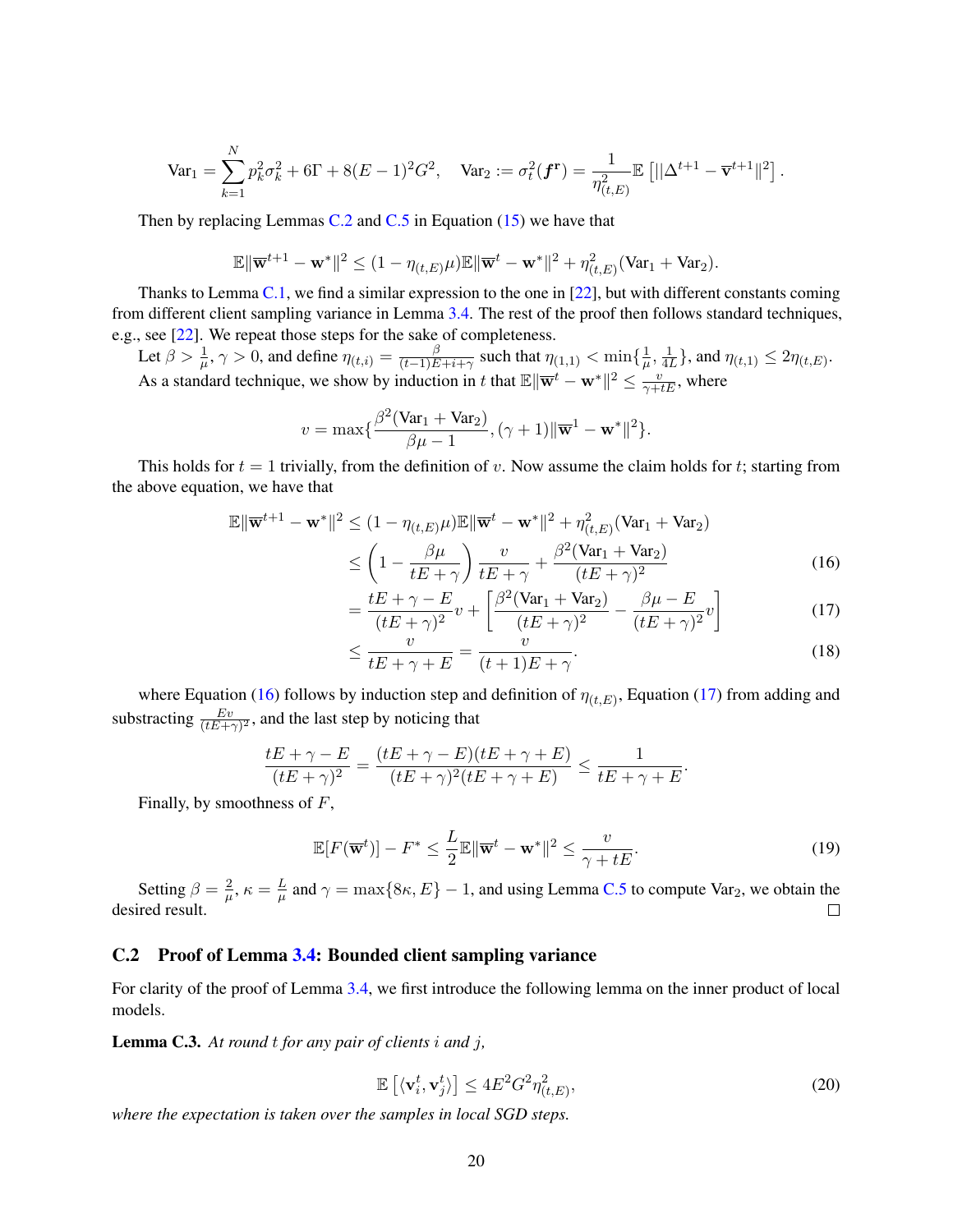*Proof.* Recall that  $v_i^t$  represents the user i's update after training locally for E epochs starting with model  $\overline{\mathbf{w}}^{t-1}$ . Then,

$$
\|\mathbf{v}_i^t\|^2 = \|\mathbf{w}_i^{t,E} - \mathbf{w}_i^{t,0}\|^2 = \|\sum_{\ell=0}^{E-1} \eta_{(t,\ell)} \nabla f_k(\mathbf{w}_i^{t,\ell}, \xi_\ell)\|^2 \le E \sum_{\ell=0}^{E-1} \eta_{t,0}^2 \|\nabla f_k(\mathbf{w}_i^{t,\ell})\|^2 \le 4\eta_{(t,E)}^2 E^2 G^2,
$$

where we used the Jensen inequality and the fact that  $\eta_{(t,\ell)}$  is decreasing (i.e.,  $\eta_{(t,0)} \leq 2\eta_{(t,\ell)}$  for  $\ell \leq E$ ). Now, since  $\langle \mathbf{v}_i^t, \mathbf{v}_j^t \rangle \leq \max_k ||\mathbf{v}_k^t||^2$ , the result follows.

Next, we define the random vector  $X^r \in \{0,1\}^N$  that indicates which clients are selected, and specify its moments.

<span id="page-20-4"></span>**Lemma C.4.** Let  $X^r \in \{0,1\}^N$  be such that its  $i^{th}$  component takes on value  $X_i^r = 1$  if client  $i$  is selected at *time* t, and 0 otherwise. Let  $\Sigma$  denote the covariance matrix of  $X^{\mathbf{r}}$ . Then  $\mathbb{E}[X] = \mathbf{r}$  and  $Var(X_i) = r_i(1-r_i)$ .

*Proof.* This follows trivially from the observation that  $X_i$  is a Bernoulli random variable with parameter  $r_i$ .  $\Box$ 

<span id="page-20-0"></span>**Lemma C.5.** Let  $r \in \mathbb{R}^+$  be an achievable sampling rate,  $f^r$  denote a static configuration-dependent *sampling policy achieving* r*, and* X<sup>r</sup> *the corresponding selection random vector with covariance* Σ*. Then for*  $t = 1, ..., T$ ,

$$
\sigma_t^2(\boldsymbol{f}^{\mathbf{r}}) := \frac{1}{\eta_{(t,E)}^2} \mathbb{E}\left[\|\Delta^t - \overline{\mathbf{v}}^t\|^2\right] = \frac{1}{\eta_{(t,E)}^2} \mathbf{Tr}(\mathbf{Y}_t \mathbf{Y}_t^T \boldsymbol{\Sigma}),\tag{21}
$$

where vector  $\frac{p_k}{r_k} \mathbf{v}_k^t$  is the  $k^{th}$  row of matrix  $\mathbf{Y}_t \in \mathbb{R}^{N \times p}$ .

*Proof.* Below  $\|\cdot\|$  denotes the  $\ell_2$ -norm. Using the variance formula and that  $\mathbb{E}[\Delta^t] = \overline{\mathbf{v}}^t$  by Lemma [C.1,](#page-17-1)

$$
\mathbb{E}_S\left[\|\Delta^t - \overline{\mathbf{v}}^t\|^2\right] = \mathbb{E}\left[\|\Delta^t\|^2\right] - \|\overline{\mathbf{v}}\|^2. \tag{22}
$$

<span id="page-20-3"></span> $\Box$ 

Let us focus on the first term:

$$
\mathbb{E} [\|\Delta^t\|^2] = \sum_{C \in \mathcal{C}} \pi(C) \sum_{S \in C} f_{CS} \|\sum_{k \in S} \frac{p_k}{r_k} \mathbf{v}_k^t\|^2 = \sum_{C \in \mathcal{C}} \pi(C) \sum_{S \in C} f_{CS} \sum_{i,j \in S} \frac{p_i p_j}{r_i r_j} \langle \mathbf{v}_i, \mathbf{v}_j \rangle
$$
  
= 
$$
\sum_{i,j=1}^N \sum_{C \in \mathcal{C}} \pi(C) \sum_{S \in C} f_{CS} \frac{p_i p_j}{r_i r_j} \langle \mathbf{v}_i, \mathbf{v}_j \rangle 1_{i \in S} 1_{j \in S} = \sum_{i,j=1}^N \sum_{C \in \mathcal{C}} \pi(C) \sum_{S \in C} f_{CS} \frac{p_i p_j}{r_i r_j} \langle \mathbf{v}_i, \mathbf{v}_j \rangle X_i X_j.
$$

From the defition of  $Y_t$  and by reorganizing,

<span id="page-20-2"></span><span id="page-20-1"></span>
$$
\mathbb{E}\left[\|\Delta^t\|^2\right] = \mathbb{E}\left[X^T\mathbf{Y}_t\mathbf{Y}_t^T X\right].
$$

Introducing  $\mathbf{B} = \mathbf{Y}_t \mathbf{Y}_t^T$ ,

$$
\mathbb{E} [||\Delta^t||^2] = \mathbb{E} \left[ \sum_{i,j} b_{ij} X_i X_j \right] = \sum_{i,j} b_{ij} \mathbb{E} [X_i X_j]
$$
  
\n
$$
= \sum_{i,j} b_{ij} (\Sigma_{ij} + r_i r_j)
$$
(23)  
\n
$$
= \sum_i [\mathbf{B} \Sigma]_{ii} + \mathbf{r}^T \mathbf{B} \mathbf{r}
$$
  
\n
$$
= \mathbf{Tr} (\mathbf{Y}_t \mathbf{Y}_t^T \Sigma) + ||\mathbf{\overline{v}}^t||^2,
$$
(24)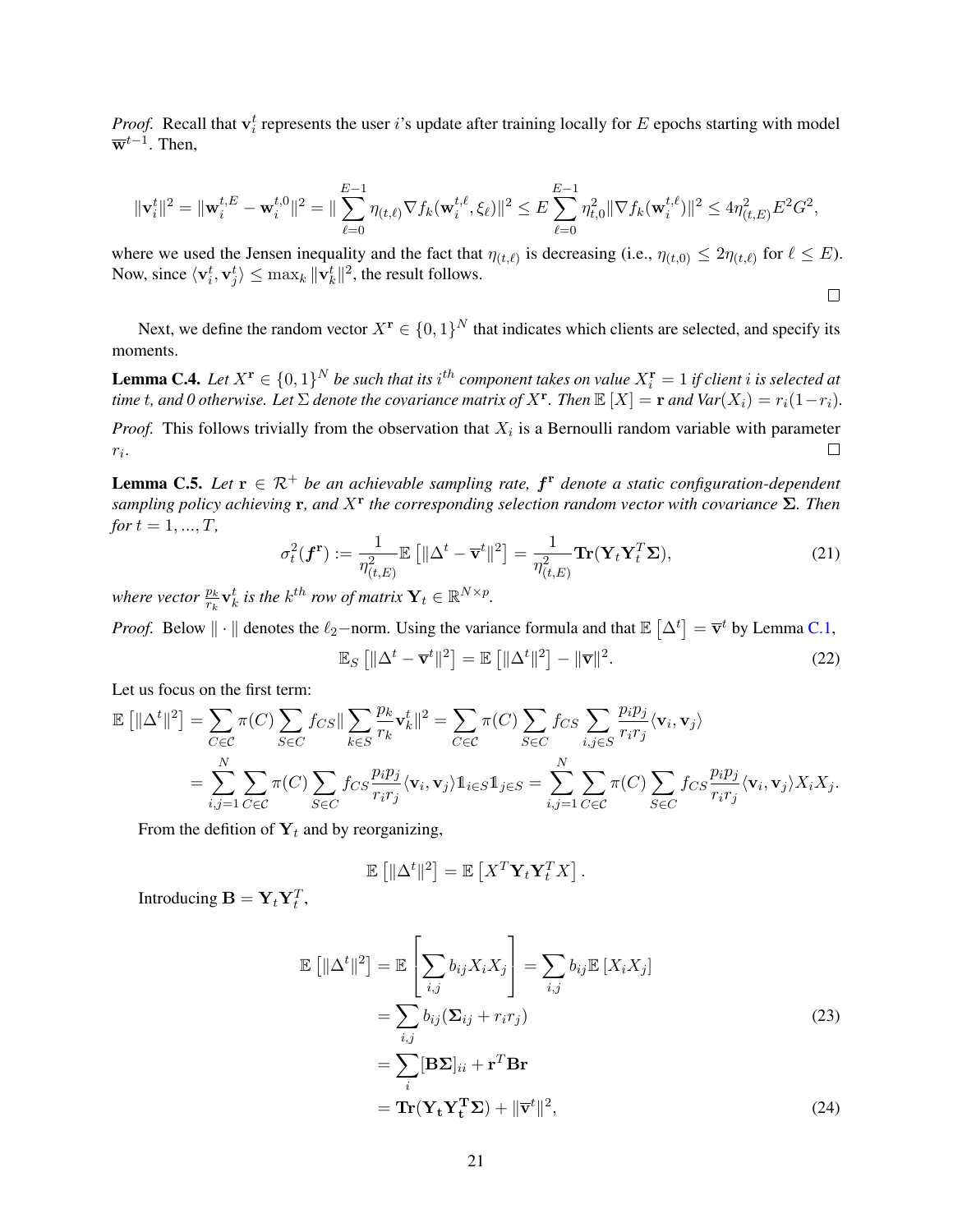where Eq. [23](#page-20-1) follows by the covariance formula and Eq. [24](#page-20-2) follows due to cancellation in denominator of  $\mathbf{B} = \mathbf{Y}_t \mathbf{Y}_t^T$ . After combining this with Equation [\(22\)](#page-20-3), the term  $\|\bar{\mathbf{v}}^t\|^2$  cancels and we obtain the desired result.  $\Box$ 

*Lemma* (Lemma [3.4\)](#page-7-5). Suppose Assumptions [1-](#page-4-0)[4](#page-7-4) hold. Let  $r \in \mathcal{R}$  be an achievable sampling rate under the system configuration determined by distribution  $\pi$ , and  $f^r$  denote a static configuration-dependent sampling policy achieving r.

Define the client sampling variance  $\sigma_t^2(f^r) := \frac{1}{\eta_t^2} \mathbb{E}_{S_t} [\|\Delta^t - \overline{\mathbf{v}}^t\|^2]$  where  $\overline{\mathbf{v}}^t = \sum_{k=1}^N p_k \mathbf{v}_t^k$  is the update at time  $t$  with full client participation. Then

$$
\sigma_t^2(\mathbf{f}^{\mathbf{r}}) \le 4E^2 G^2 (\sum_{k=1}^N \frac{p_k}{r_k} - 1).
$$
 (25)

Furthermore, if client availabilities are uncorrelated or negatively correlated, then there exists a policy  $f^r$ such that

$$
\sigma_t^2(\mathbf{f}^{\mathbf{r}}) \le 4E^2 G^2 \left( \sum_{k=1}^N \frac{p_k^2}{r_k} + \sum_{k=1}^N p_k^2 \right). \tag{26}
$$

*Proof.* For the first part, taking expectation over the independent local SGD sampling and over the random set of clients S,

$$
\mathbb{E}\left[\|\Delta^t\|^2\right] = \mathbb{E}\left[\|\sum_{k\in S} \frac{p_k}{r_k} \mathbf{v}_k^t\|^2\right] = \mathbb{E}\left[\sum_{i,j\in S} \frac{p_i p_j}{r_i r_j} \langle \mathbf{v}_i^t, \mathbf{v}_j^t \rangle\right] = \sum_{i,j=1}^N \frac{p_i p_j}{r_i r_j} \mathbb{E}\left[\langle \mathbf{v}_i^t, \mathbf{v}_j^t \rangle\right] P(i, j \in S)
$$
  

$$
\leq 4E^2 G^2 \eta_{(t,E)}^2 \left(\sum_{i=1}^N \frac{p_i^2}{r_i^2} P(i \in S) + \sum_{i=1}^N \sum_{j=1, j\neq i}^N \frac{p_i p_j}{r_i r_j} P(i, j \in S)\right).
$$

Given that  $P(i, j \in S) \le P(i \in S)$  and  $P(i \in S) = r_i$ ,

$$
\mathbb{E} \left[ \|\Delta^t\|^2 \right] \le 4E^2 G^2 \eta_{(t,E)}^2 \left( \sum_{i=1}^N \frac{p_i^2}{r_i} + \sum_{i=1}^N \sum_{j=1, j\neq i}^N \frac{p_i p_j}{r_i r_j} P(j \in S) \right)
$$
  

$$
\le 4E^2 G^2 \eta_{(t,E)}^2 \left( \sum_{i=1}^N \frac{p_i^2}{r_i} + \sum_{i=1}^N \frac{p_i}{r_i} \sum_{j=1, j\neq i}^N p_j \right)
$$
  

$$
\le 4E^2 G^2 \eta_{(t,E)}^2 \left( \sum_{i=1}^N \frac{p_i^2}{r_i} + \sum_{i=1}^N \frac{p_i}{r_i} (1 - p_i) \right)
$$
  

$$
\le 4E^2 G^2 \eta_{(t,E)}^2 \sum_{i=1}^N \frac{p_i}{r_i}.
$$

Therefore,

$$
\mathbb{E} [ \|\Delta^t - \overline{\mathbf{v}}^t\|^2 ] = \mathbb{E} [ \|\Delta^t\|^2 ] - \|\overline{\mathbf{v}}^t\|^2 \le 4E^2 G^2 \eta_{(t,E)}^2 (\sum_{i=1}^N \frac{p_i}{r_i} - 1),
$$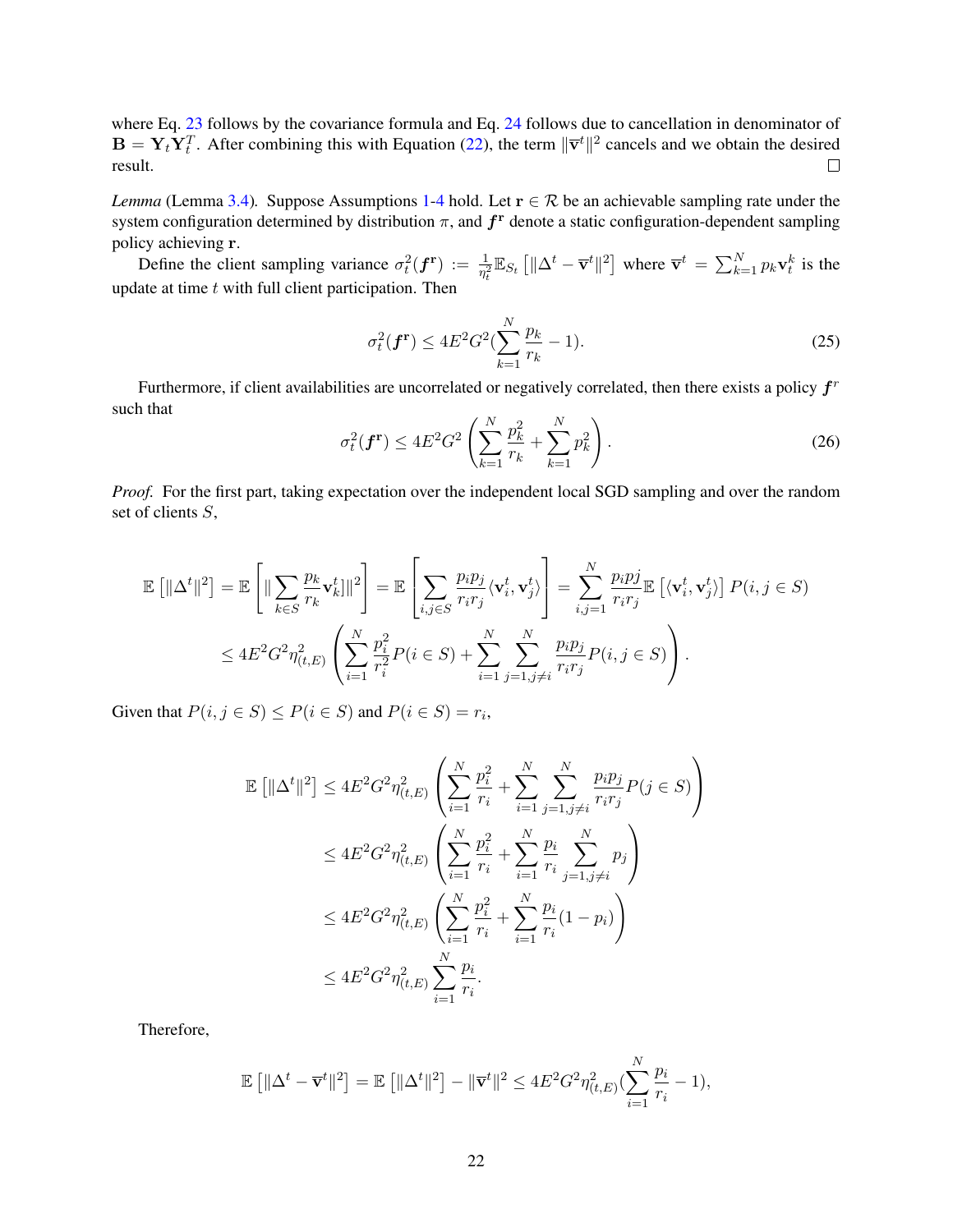and the result follows.

For the second part of the lemma, consider a policy  $f$  with rate r that at time t selects  $S$  as

$$
S_t \in \arg\max_{S \in C_t} -\nabla H(\mathbf{r}) \cdot \mathbb{1}_S.
$$

Let  $u_k$  denote the k-th largest utility value, where the individual utilities are defined by vector  $-\nabla H(\mathbf{r})$ . W.l.o.g. assume  $u_i < u_j$  if  $i < j$ , and let  $A_k$  be the (random) number of users i with the utility less than  $u_k$ . Let K be a bound on the set size S. Let i, j be two users,  $i < j$ ; then  $u_i < u_j$ . Now, since i, j are uncorrelated or negatively correlated,  $P(i, j$  are available)  $\leq P(j$  is available) $P(i$  is available). Therefore,

 $P(j \in S | i \in S) = P(j \text{ is available})P(A_k - 1 < K) \le P(j \text{ is available})P(A_k < K) = P(j \in S).$ 

Note that from the definition of conditional probability, it follows that the sampling is also uncorrelated since

$$
P(i, j \in S) = P(i \in S)P(j \in S | i \in S) = P(i \in S)P(j \in S) = \mathbb{E}[X_i] \mathbb{E}[X_j] = r_i r_j.
$$

Therefore, we have that  $\Sigma_{ij} = \mathbb{E} [X_i X_j] - \mathbb{E} [X_i] \mathbb{E} [X_j] = P(i, j \in S) - r_i r_j \leq 0$ . From Eq. [23,](#page-20-1) we have that

$$
\mathbf{Tr}(\mathbf{Y}\mathbf{Y}^{\mathbf{T}}\mathbf{\Sigma}) = \sum_{i,j} \frac{p_i p_j}{r_i r_j} \langle \mathbf{v}_i^t, \mathbf{v}_j^t \rangle \mathbf{\Sigma}_{ij};
$$

since  $\Sigma_{ij} \leq 0$  for  $i \neq j$ ,

$$
\mathbf{Tr}(\mathbf{Y}\mathbf{Y}^{\mathbf{T}}\mathbf{\Sigma}) = \sum_{i,j} \frac{p_i p_j}{r_i r_j} \langle \mathbf{v}_i^t, \mathbf{v}_j^t \rangle \mathbf{\Sigma}_{ij} \le 4E^2 G^2 \eta_{(t,E)}^2 \sum_i \frac{p_i^2}{r_i^2} \Sigma_{ii} + \sum_{i \ne j} \frac{p_i p_j}{r_i r_j} \Sigma_{ij}
$$
  

$$
\le 4E^2 G^2 \eta_{(t,E)}^2 \sum_i \frac{p_i^2}{r_i^2} (r_i (1 - r_i)) \le 4E^2 G^2 \eta_{(t,E)}^2 \left( \sum_i \frac{p_i^2}{r_i} + \sum_i p_i^2 \right),
$$

where the first inequality follows from Lemma [C.3](#page-19-2) and breaking the sum on diagonal and non diagonal terms. The second inequality follows by dropping negative terms and replacing the variance value  $\Sigma_{ii} = r_i(1 - r_i)$ for  $X_i$  (Lemma [C.4\)](#page-20-4), while the last one follows simply by expanding the previous term.

 $\Box$ 

#### C.3 Proof of Theorem [3.3](#page-6-0)

*Theorem* (Theorem [3.3\)](#page-6-0). Let  $\mathbf{r}^{\beta}(t)$  be defined by Algorithm [1,](#page-6-1) following equations [\(4\)](#page-5-0) and [\(5\)](#page-6-2). Let  $V \subset \mathbb{R}^N_+$ be a bounded set,  $\epsilon > 0$ , and let  $\mathbf{r}^*$  denote the minimizer of the variance function  $H(\mathbf{r}) = \sum_{k=1}^n$  $\frac{p_k^2}{r_k}$  over  $\mathcal{R}$ . Then for  $T > 0$ , depending on  $\epsilon$  and V,

$$
\lim_{\beta \downarrow 0} \quad \sup_{\mathbf{r}^{\beta}(0) \in V, t > T/\beta} P[\|r^{\beta}(t) - r^*\| > \epsilon] = 0.
$$

*Proof.* Our proof follows the stochastic approximation analysis in [\[35\]](#page-14-12) that establishes an attraction property for Fluid Sample Paths (FSPs), which are limiting trajectories of the generalized versions of the processes considered in our manuscript. The idea behind the proof is that as  $t$  grows, we can study the limiting trajectories (i.e., FSPs)  $x = (x(t), t > 0)$  of the process  $r(t/\beta)$ . Since  $-H(r)$  is a convex function, it follows from Theorem 4 in [\[35\]](#page-14-12) that for an arbitrary initial state  $x(0)$ ,  $x(t) \to \mathbf{r}^*$  as  $t \to \infty$ . More concretely, from Theorem 3 in [\[35\]](#page-14-12) it follows that as  $\beta \downarrow 0$ , a limit of sequence  $\{r^\beta\}$  considered in Section [3](#page-3-0) of our paper is a process with sample paths being FSPs x with probability 1.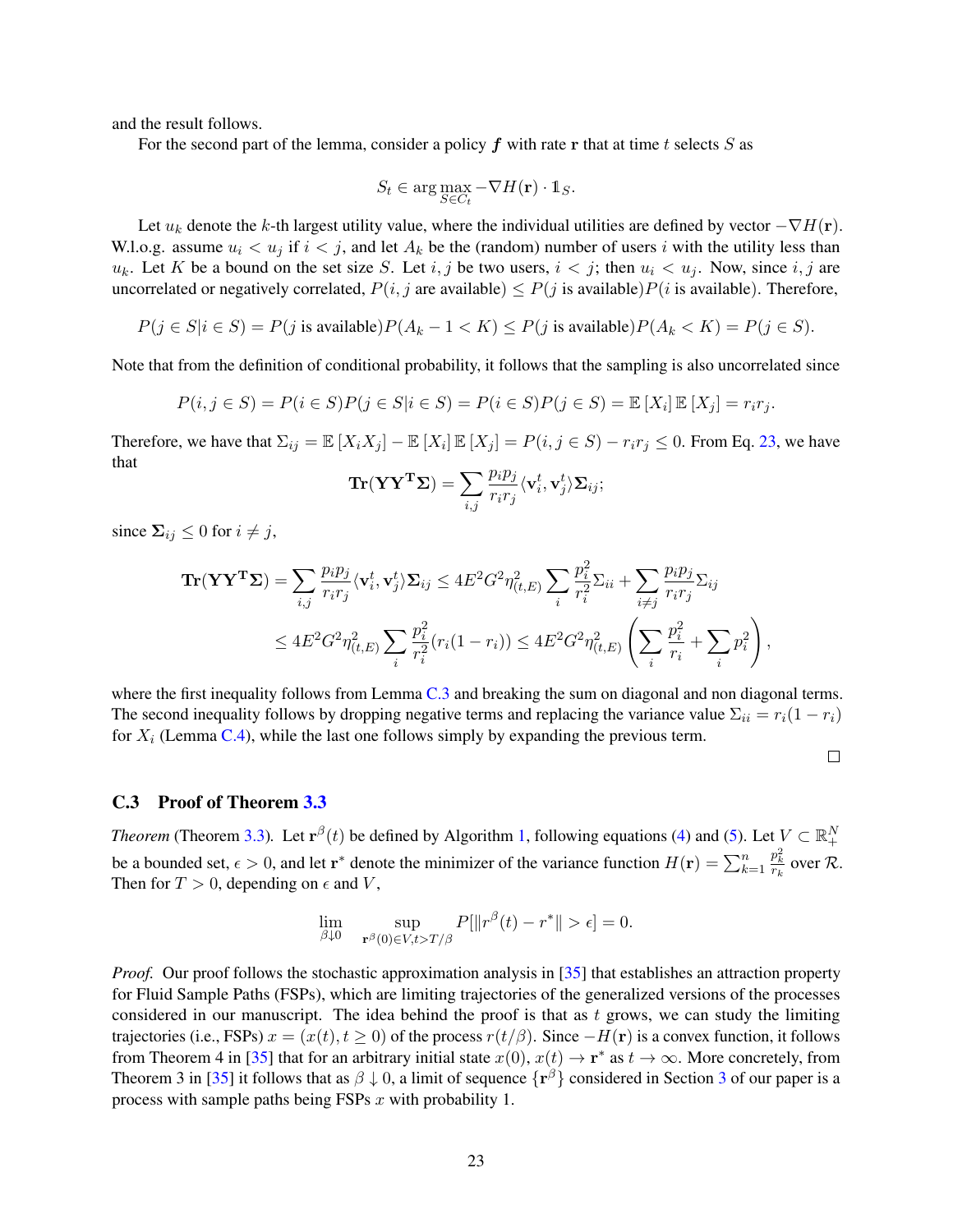Assume  $V \subset [0, a]^N$  such that  $a > \bar{\mu}$ , where  $\bar{\mu} = \max_{C \in \mathcal{C}, S \in S} \frac{1}{|S|}$  $\frac{1}{|S|}$ . Let  $\epsilon > 0$  and  $\delta > 0$ . By the above result on FSPs (i.e., by Theorem 4 in [\[35\]](#page-14-12)), we can find T large enough such that  $||x(t) - \mathbf{r}^*|| \le \epsilon$  uniformly for t in the interval  $[T, T + \delta]$ . Combining this result with the continuous mapping theorem [\[4\]](#page-12-13), we obtain

$$
\lim_{\beta \to 0} \sup_{r^{\beta} \in V} P\left(\sup_{t \in [T, T + \delta]} \|x(t) - \mathbf{r}^*\| > \epsilon\right) = 0.
$$

Also, notice that for all t,  $r_i^{\beta}$  $\frac{\beta}{i}(t) \leq \max\{\bar{\mu}, \mathbf{r}_i^{\beta}\}$  $\sum_{i=1}^{\beta}(0)$ } element-wise, where  $\bar{\mu} = \max_{C \in \mathcal{C}, S \in S} \frac{1}{|S|}$  $\frac{1}{|S|}$  by construction. Then for any  $\tau \geq 0$  we can re-start the process, implying

$$
\lim_{\beta \to 0} \sup_{r\beta \in V} \sup_{\tau \ge 0} P(\sup_{t \in [\tau + T, \tau + T + \delta]} ||x(t) - \mathbf{r}^*|| > \epsilon) = 0
$$

and thus establishing the desired result.

 $\Box$ 

## <span id="page-23-1"></span>D Experiments details

Hyperparameter tuning. We set the learning rate on Shakespeare and CIFAR100 according to the optimal values found in [\[27\]](#page-13-2). For the synthetic dataset we use the learning rate tuned in [\[21\]](#page-13-3),  $\eta = 0.01$ . For Shakespeare we use mini-batches of size 4, and mini-batches of size 20 for the remaining datasets. Following literature, in all the experiments we use  $\beta = O(1/T) = 0.001$ .

Machines. We ran our experiments on AMD Vega 20 (ROCm) cards. One rounds of training in Fig. 1 require 8 GPU seconds for CIFAR100, 67 GPU seconds for Shakespeare, and 0.57 GPU seconds for Synthetic $(1,1)$ .

### D.1 Datasets

**Synthetic dataset.** We generate this data by taking  $10^4$  samples  $X_i \in \mathbb{R}^{100} \sim \mathcal{N}(0, I_{100})$ . Moreover, we generate  $\beta \sim \mathcal{N}(0, I_{100})$  and, finally, set labels  $y_i = round(X_i^T \beta)$ . The samples are split evenly among 100 clients.

Skakespeare. Each client's dataset is restricted to have at most 128 sentences, and is split into training and validation sets. Following the previous work with this dataset [\[27\]](#page-13-2), we use a build vocabulary with 86 characters contained in the text, and 4 characters representing padding, out-of-vocabulary, beginning, and end of line tokens. We use padding and truncation to enforce 20 word sentences, and represent them with index sequences corresponding to the vocabulary words, out of vocabulary words, beginning and end of sentences.

### D.2 Federated Datasets Details

Number of clients and total number of samples is summarized in Table [5.](#page-24-0)

### <span id="page-23-0"></span>D.3 Models

We train a recursive neural network for the next character prediction that first embeds characters into an 8-dimensional space, followed by 2 LSTMs and finally a dense layer. The architecture is presented in Table [6.](#page-24-1)

ResNet-18 architecture can be found in [\[12\]](#page-12-14), where we replace batch normalization by group normalization [\[41\]](#page-14-13) as in [\[27\]](#page-13-2).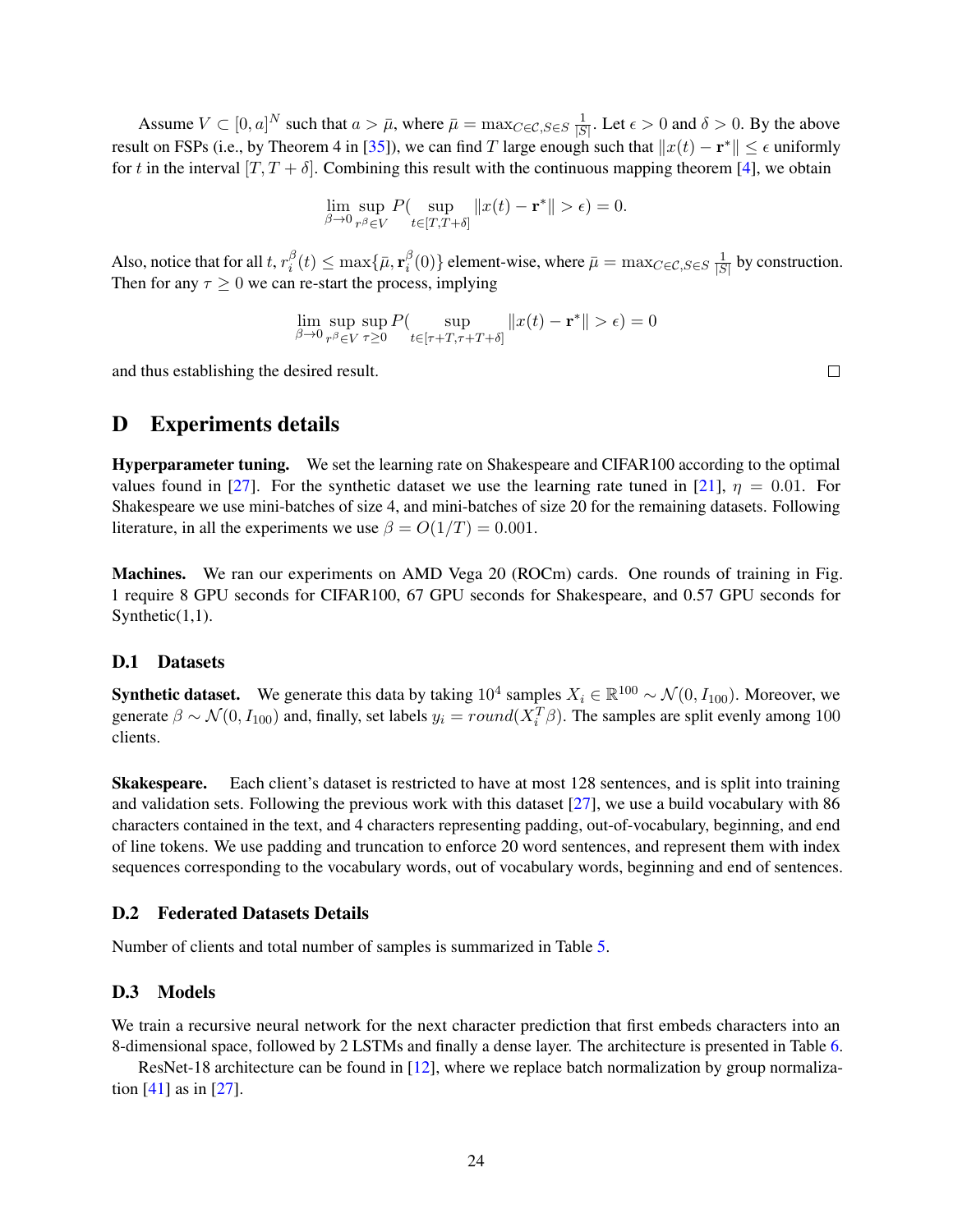Table 5: Datasets

| Dataset     | Users | Samples |
|-------------|-------|---------|
| Synthetic   | 100   | 60 K    |
| CIFAR100    | 500   | 50 K    |
| Shakespeare | 715   | 16 K    |

<span id="page-24-1"></span><span id="page-24-0"></span>Table 6: Shakespeare next character prediction model architecture

| Layer       | # Trainable<br>Output<br>parameters |           | <b>Activation</b> |
|-------------|-------------------------------------|-----------|-------------------|
| Input       | 80                                  |           |                   |
| Embedding   | (80, 8)                             | 720       |                   |
| <b>LSTM</b> | (80, 256)                           | 271360    |                   |
| <b>LSTM</b> | (80, 256)                           | 525312    |                   |
| Dense       | (80,90)                             | 23130     | Softmax           |
| Total       |                                     | 4,050,748 |                   |

### D.4 Availability models

For the *Home-devices* model  $t_k \sim lognormal(0, 0.5)$ , while for the *Smartphones*  $t_k \sim lognormal(0, 0.25)$ . The sine wave is defined by  $f(t) = 0.4 \sin(t) + 0.5$  and we sample at times  $t = \frac{2\pi j}{24}$  for  $j = 1, ..., 24$ .

### D.5 Loss and accuracy values under independent availability model.

Figure [4](#page-25-0) shows that F3AST exhibits a much more stable convergence for all data sets and achieves a smaller loss value. Figure [3](#page-24-2) also proves F3AST is more resilient: it maintains similar performance across 3 independent runs.

<span id="page-24-2"></span>

Figure 3: Test per-sample accuracy of different algorithms over all data sets (averaged over three runs). In all cases F3AST converges to a model with higher accuracy. Furthermore, F3AST stabilizes while FEDAVG and POC are not able to adapt to the time-varying environment. F3AST also provides the smallest variance across independent runs.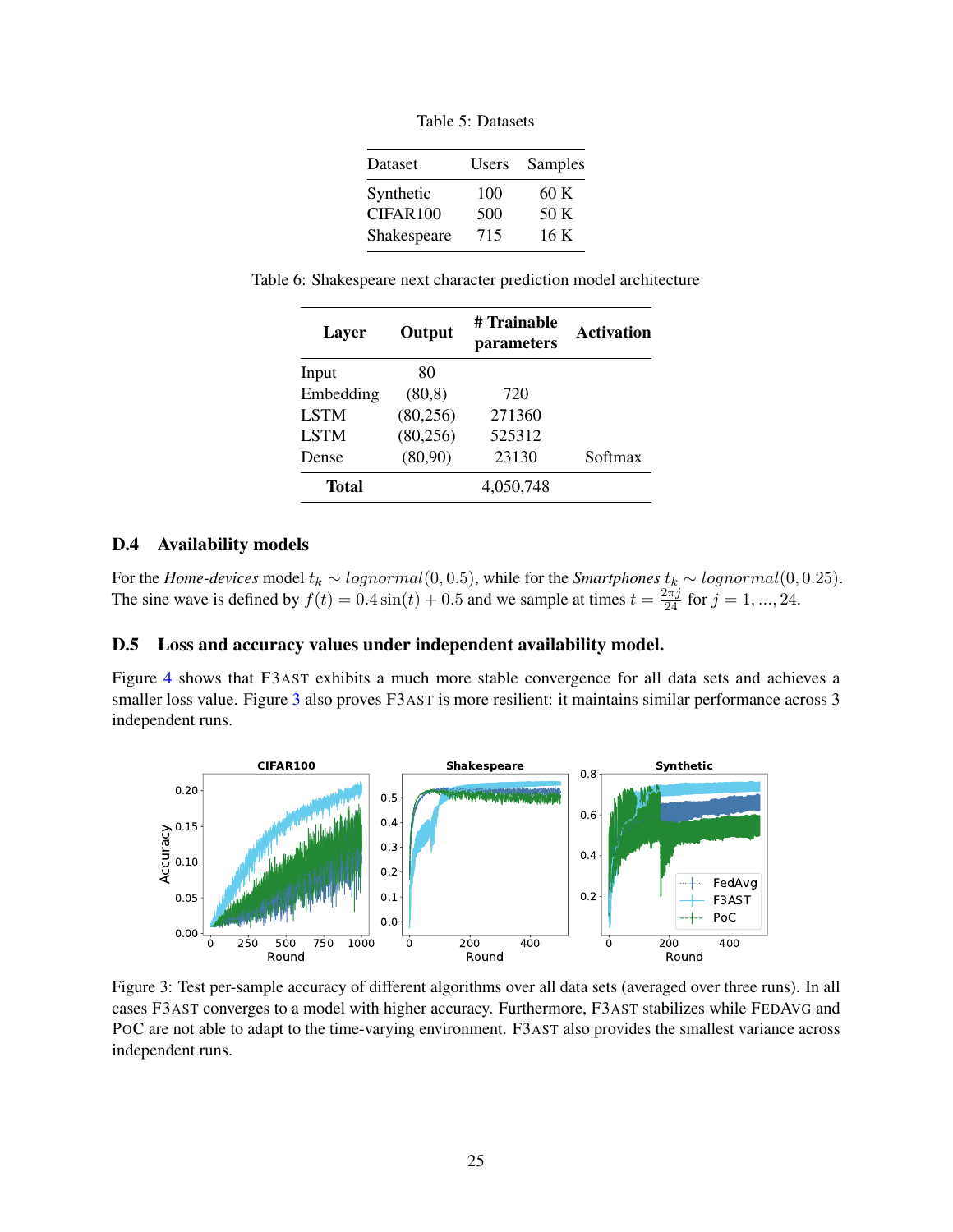### D.6 Varying the communication constraint.

Figure [5](#page-25-1) shows the test accuracy during training for the three algorithms (F3AST , FEDAVG and POC). We observe that F3AST achieves equal or higher performance than competing methods across all communication levels. Note that POC stagnates at a similar accuracy in all cases; we believe this is due to the inherent bias in the algorithm due to top-k loss based sampling, as reported by the authors. It is possible that certain groups of clients are never selected by this policy. It is interesting to note that the gap between F3AST and two baselines widens as the number of selected clients increases. Indeed, as the number of users grow, a configuration-dependent policy becomes much harder to facilitate since the number of possible selections grows exponentially with K. Nevertheless, the greedy nature of F3AST allows it to keep selecting the set of users that maximizes marginal utility and achieves a balanced sampling rate under the availability model. The other two policies, however, do not track previous selections of users and thus may end up over-selecting available users rather than exploring the full pool of devices.

<span id="page-25-0"></span>

Figure 4: Test per-sample loss of different algorithms over all data sets. In all cases F3AST converges to a model with smaller objective value. Furthermore, F3AST stabilizes while FEDAVG and POC are not able to adapt to the time-varying environment.

<span id="page-25-1"></span>

Figure 5: Impact of varying communication level K in the Synthetic(1,1) dataset experiments. As the number of sampled clients increases, the gap between F3AST and competing methods widens.

#### D.7 Additional user/sample results and accuracy visualization.

Figure [6](#page-26-0) presents average user and sample loss over CIFAR100 and Shakespeare for all availability models. User average first computes the local test metric and then averages over users, while sample metrics computes the metric averaged over all test samples. Typically in deep learning test sample accuracy reflects better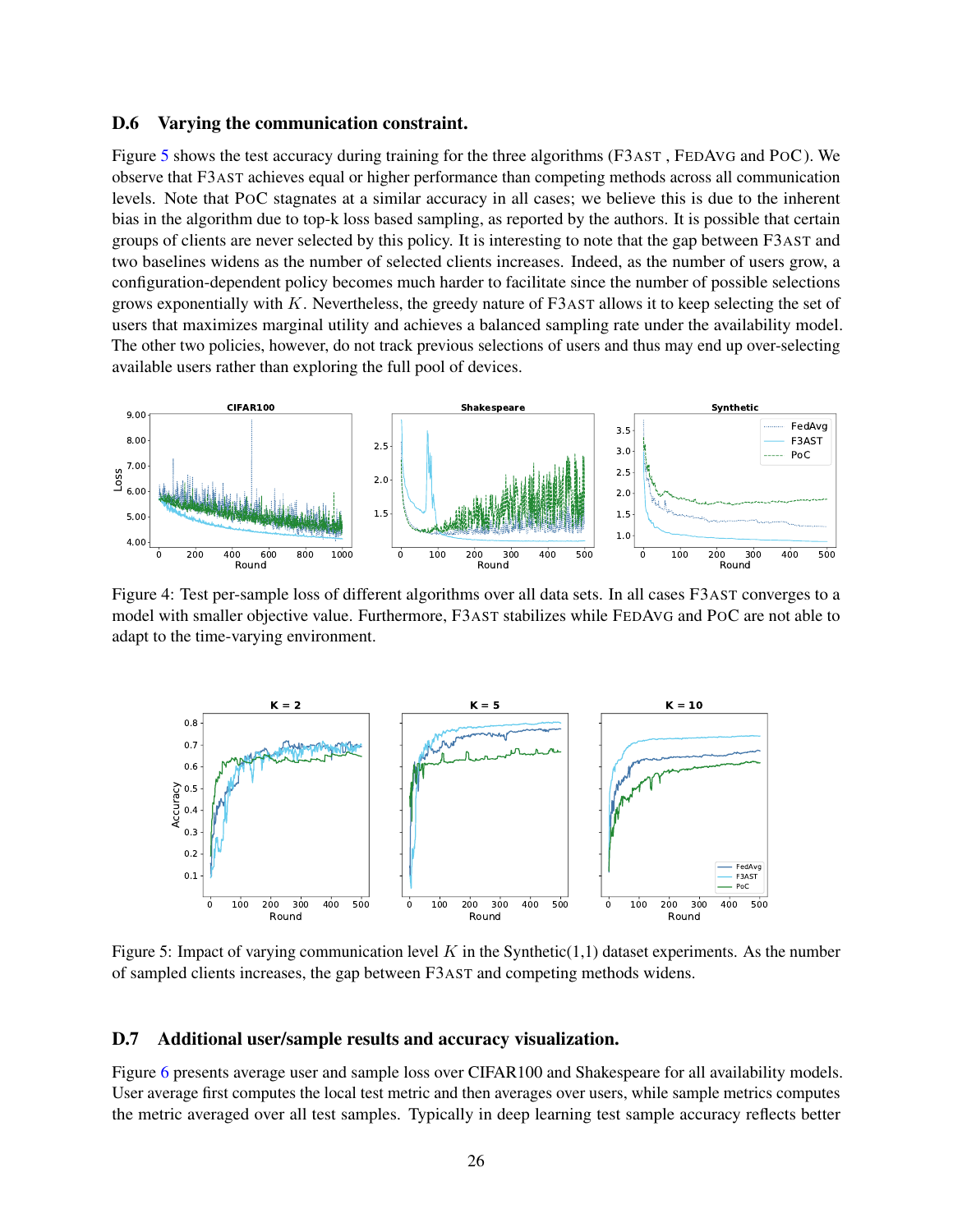<span id="page-26-0"></span>

Figure 6: Accuracy and relative gain of F3AST over FEDAVG and FEDADAM for different availability models (rows) and datasets (columns). F3AST consistently improves both the unweighted and weighted accuracy.

performance. However, in federated learning uniform performance across users is desired even if some users have very few datapoints. Below we show that claims in Section [4](#page-8-3) are also valid for user-averaged metrics. Notice that sample accuracy and user accuracy coincide in CIFAR100 given that data is split in a balanced way among clients so we omit these results.

## D.8 Varying heterogeneity in the synthetic dataset.

In our paper we consider heterogeneity of both data and clients' availability. Data heterogeneity arises from unbalanced amounts of data generated from heterogeneous distributions. F3AST aims to address data heterogeneity by selecting clients whose participation is far from the desired rate. Table [9](#page-27-0) shows that for all values of the synthetic data heterogeneity parameter  $\alpha$  (Smartphones setting), F3AST is more accurate than FEDAVG .

| Availability model<br>Routine | Always        | Scarce         | HomeDevice    | <b>U</b> neven | <b>SmartPhones</b> |
|-------------------------------|---------------|----------------|---------------|----------------|--------------------|
| FEDAVG                        | 0.529         | 0.534          | 0.512         | 0.525          | 0.526              |
| F3AST                         | $0.556 (+5%)$ | $0.542 (+1\%)$ | $0.556 (+8%)$ | $0.543 (+3%)$  | $0.556 (+5%)$      |
| <b>FEDADAM</b>                | 0.524         | 0.529          | 0.509         | 0.544          | 0.510              |
| F3AST +Adam                   | $0.541 (+3%)$ | $0.541 (+2%)$  | $0.552 (+8%)$ | $0.544(0\%)$   | $0.540 (+5%)$      |
| P <sub>O</sub> C              | 0.541         | 0.543          | 0.486         | 0.543          | 0.524              |

Table 7: User accuracy of all methods, and relative improvements of F3AST over FEDAVG and F3AST + Adam over FEDADAM, for different availability models (columns) on Shakespeare (500 rounds).